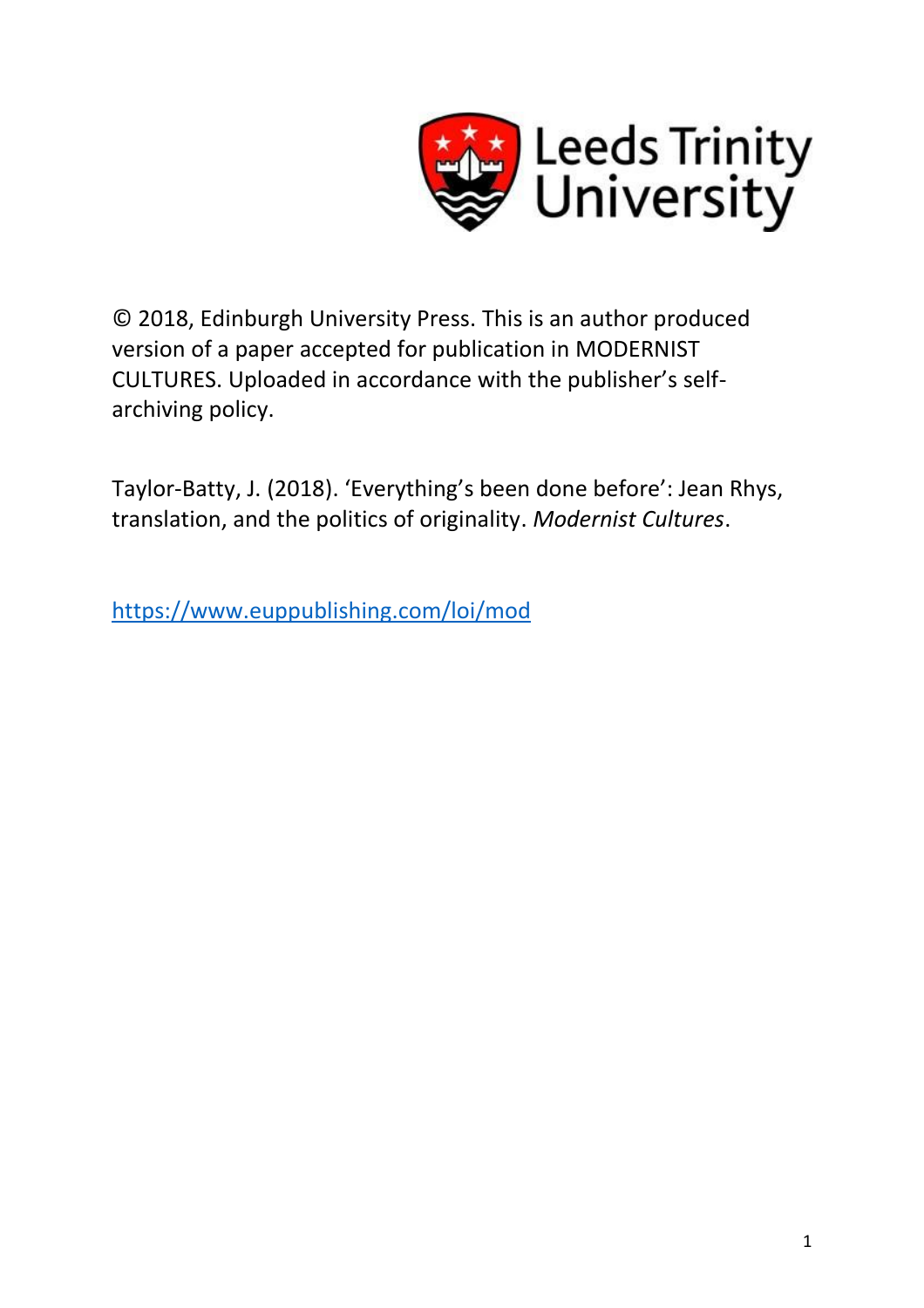Dr Juliette Taylor-Batty Senior Lecturer in English Leeds Trinity University [j.taylor-batty@leedstrinity.ac.uk](mailto:j.taylor-batty@leedstrinity.ac.uk)

# **'Everything's been done before': Jean Rhys, translation, and the politics of originality<sup>1</sup>**

Accepted for publication in *Modernist Cultures*.

## **Abstract**

This article explores questions of 'originality' and textual 'ownership' in the work of Jean Rhys and argues that her fiction presents a pervasive and unsettling challenge to the post-Romantic notion of 'original' literary production as organically 'rooted' in 'national' culture. I first focus on Rhys's treatment of questions of authorship and appropriation in 'Again the Antilles' and 'Let Them Call It Jazz' in the light of archival documents which indicate a pervasive anxiety of originality. I then move on to examine the relationship between authorship and translation that is revealed in an early typescript draft of Rhys's only explicitly 'derivative' text, 'The Chevalier of the Place Blanche'. If 'Let Them Call It Jazz' can be seen to present the power of a nomadic, anonymous art that resists and destabilises the system of cultural capital and authorial 'ownership', a story like 'Chevalier', I argue, begins to gesture towards such an art.

## **Keywords**

 $\overline{a}$ 

Jean Rhys, translation, authorship, originality, modernism

 $1$ I would like to thank the British Academy for providing funding that made this research possible, the staff at the McFarlane Library, University of Tulsa, for their help with the Rhys archive, and Jon Simons for his comments on an earlier draft.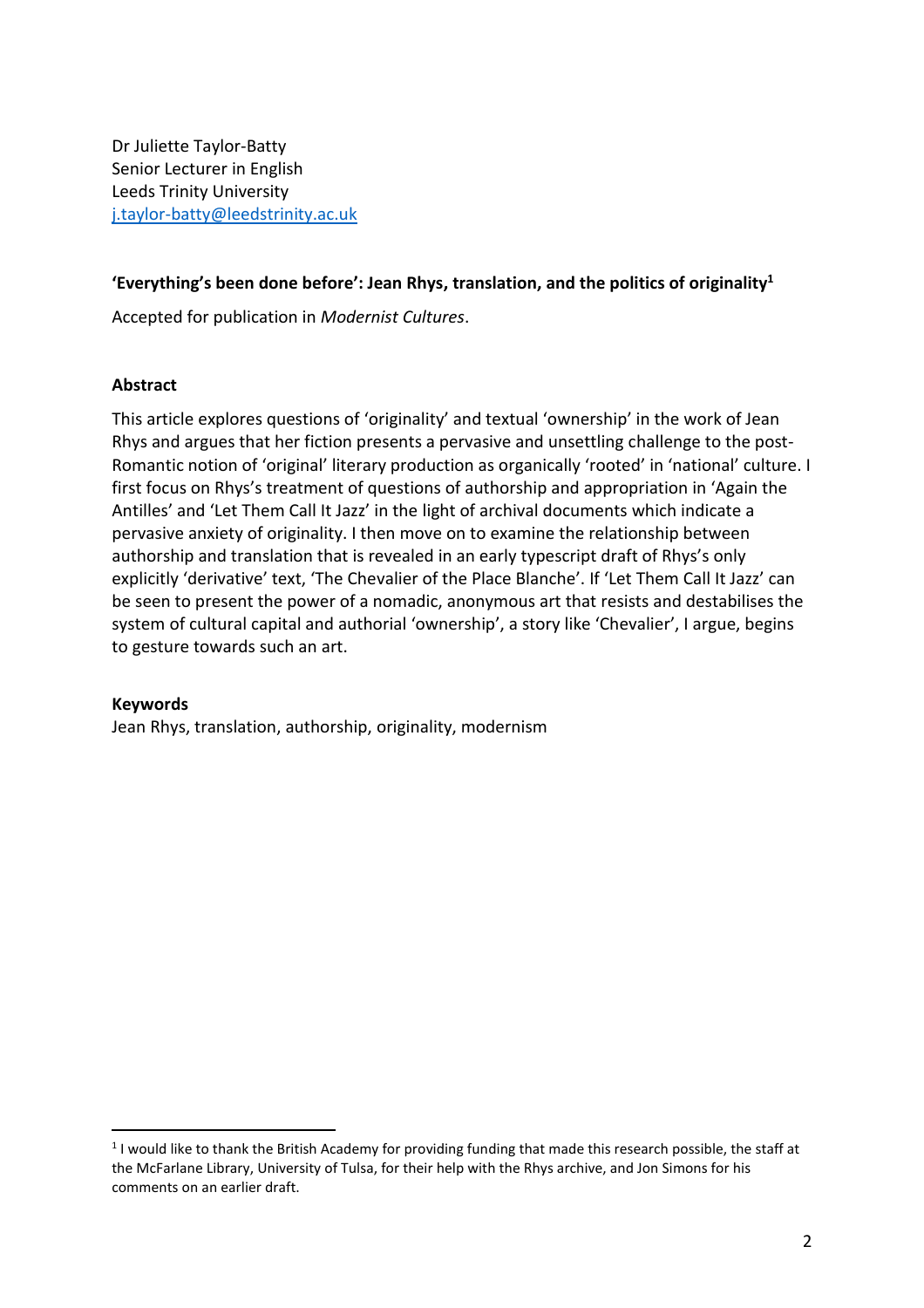## **'Everything's been done before': Jean Rhys, translation, and the politics of originality**

In 1976, Jean Rhys published a story, 'The Chevalier of the Place Blanche', with a note describing it as a 'much-adapted translation of one written by Édouard de Nève'. <sup>2</sup> This is Rhys's only explicitly 'derivative' story, but it is no anomaly within her *oeuvre*. It forms a part of Rhys's engagement with translation throughout her career; it also reflects a longstanding, if subtle, subversion of conceptions of 'authorship' and 'originality' that underpins her writing.<sup>3</sup> In my recent archival research within the Jean Rhys archive at the University of Tulsa, I encountered a number of documents that suggest pervasive anxieties of authorship. Indeed, Rhys wrote directly about questions of authorship and appropriation, particularly in two stories that span her career: the early 'Again the Antilles' (*The Left Bank*, 1927), and the later 'Let Them Call It Jazz' (*Tigers are Better Looking*, 1968). In this article, I will examine these stories alongside 'Chevalier' in the context of relevant archival documents. I will argue that Rhys's work reflects much more extensive authorial anxieties than have hitherto been acknowledged – anxieties that we can relate to the thorny question of 'belonging' that also runs throughout her fiction.<sup>4</sup> Ultimately, as I will show, 'Chevalier' is symptomatic of an aesthetic that systematically unsettles 'origins' – authorial, textual and national.

#### **'Everything's been done before'**

l

Discussions of cultural appropriation in Rhys have tended to focus on the politics of 'writing back', particularly in *Wide Sargasso Sea*. The valuable debates that have ensued have highlighted the complex racial politics of Rhys's work and her relevance to postcolonial debates. They have not, however, taken full account of questions of authorship and

<sup>2</sup> Jean Rhys, 'The Chevalier of the Place Blanche', in *Sleep It Off, Lady* (London: André Deutsch, 1976), pp. 111– 22 (p. 111). Subsequent references will appear in parentheses with the abbreviation SL.

<sup>3</sup> I have written about the role of translation in Rhys's oeuvre in *Multilingualism in Modernist Fiction* (Basingstoke: Palgrave Macmillan, 2013), pp. 80–112.

<sup>4</sup> Rhys describes her own lack of belonging in *Smile Please*: 'I would never really belong anywhere, and I knew it […]. I am a stranger and I always will be'. Jean Rhys, *Smile Please: An Unfinished Autobiography* (London: Deutsch, 1979), p. 124. The relationship of this sense of 'homelessness' to Rhys's own Caribbean identity and its complex manifestations in the fiction have been productively discussed by critics. See, for example: Andrew Thacker, *Moving Through Modernity: Space and Geography in Modernism* (Manchester: Manchester University Press, 2003), pp. 192–219. Deborah L Parsons, *Streetwalking the Metropolis: Women, the City and Modernity* (Oxford: Oxford University Press, 2000), pp. 132–48. Anna Snaith, *Modernist Voyages: Colonial Women Writers in London, 1890-1945* (Cambridge: Cambridge University Press, 2014), pp. 133–51.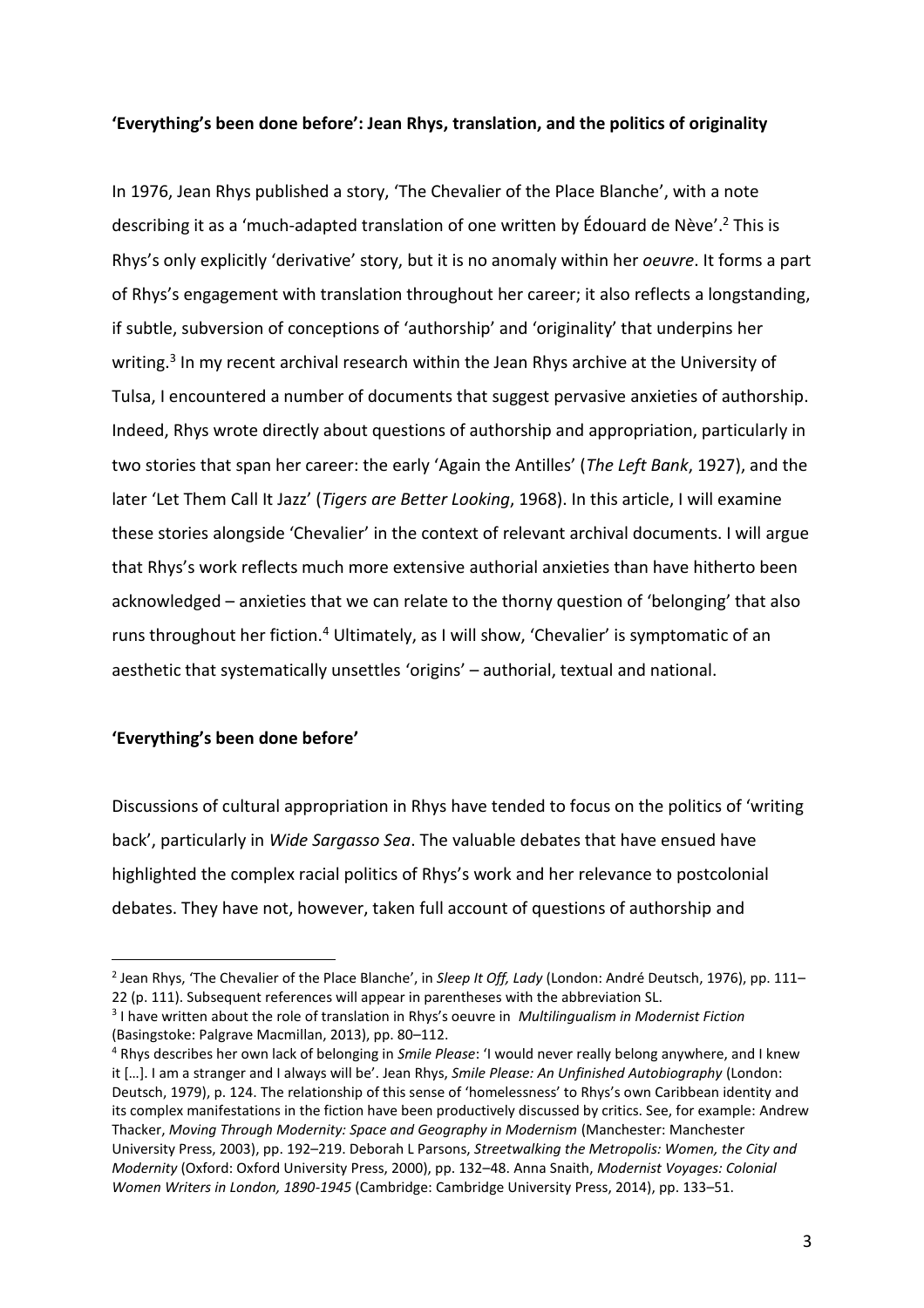originality in Rhys, particularly within her earlier works. The Jean Rhys archive at Tulsa suggests a recurrent anxiety in this regard, from her earliest collaborations with her first husband Édouard de Nève, right through to her posthumously published autobiography, *Smile Please*. On the title page of an early typescript of 'The Chevalier of the Place Blanche', probably dating from the 1920s,<sup>5</sup> Rhys has typed 'by E. de Nève freely translated by Jean Rhys' but subsequently crossed out the words 'by E. de Nève freely translated', reinstating the name 'E de Nève' in pencil twice, above and below the typed attribution.<sup>6</sup> Is Rhys trying to remove the de Nève attribution, then regretting it and reinstating it? Or is she emphatically stating a collective authorship (that the story is by E. de Neve and Jean Rhys), or collective translation (translated by E. de Nève and Jean Rhys)? No source text by de Nève survives, giving 'Chevalier' the curious status of a translation without an 'original'. As a result, the actual degree of Rhys's professed 'adaptation' can only be conjectured. Another unpublished text from the late 1920s, 'Vengeance', is even more problematic: its cover page tells us that it is 'by Jean Rhys, author of The Left Bank', but has been corrected in the unmistakably shaky handwriting of Rhys's old age as having been 'adapted from a story by E. de Nève'.<sup>7</sup> Such appropriation is reflected in the strong similarities between Rhys's early story 'The Sidi', which appeared in *The Left Bank*, and de Nève's semi-autobiographical novel *Sous les verrous*. <sup>8</sup> Rhys herself translated *Sous les verrous* as *Barred*, but her considerable labour on that text is left unattributed: there is no mention on the cover or title pages of any translator, other than a dedication by de Nève to Rhys as the book's 'godmother'.<sup>9</sup> Such persistent ambiguities of authorship are further confounded by a

<sup>&</sup>lt;sup>5</sup> Jean Rhys, 'The Chevalier of the Place Blanche', Annotated typescript of short story translated from Édouard de Nève (undated). University of Tulsa, McFarlin Library, Department of Special Collections and University Archives, Jean Rhys archive, Coll. No. 1976.011.1.3.18. The archival notes indicate that Rhys named 'Chevalier' as a translation that she tried to sell a few years before writing *The Left Bank*, so date it to shortly after WW1. However, as Angier points out, there are apparent parallels in 'Chevalier' with de Nève's own fraudulent activities (for which he was arrested in December 1924). Carole Angier, *Jean Rhys: Life and Work* (London: André Deutsch, 1990), p. 138. As these parallels are already apparent in the Tulsa draft, it is probable that this particular version dates from at least the mid 1920s.

<sup>6</sup> Jean Rhys, 'The Chevalier of the Place Blanche', Annotated typescript, Jean Rhys archive 1976.011.1.3.18. 7 Jean Rhys, 'Vengeance', Annotated typescript of short story adapted from Édouard de Nève c1927-8, Jean Rhys archive, 1976.011.1.5.10.

<sup>8</sup> See Taylor-Batty, pp. 95–99.

<sup>&</sup>lt;sup>9</sup> For a full analysis of the considerable changes that Rhys made to de Nève's text, see Martien Kappers-den Hollander, 'A Gloomy Child and Its Devoted Godmother: Jean Rhys, Barred, Sous Les Verrous, and In de Strik', in *Critical Perspectives on Jean Rhys* (Washington, DC: Three Continents Press, 1990), pp. 43–53.) It is worth noting that Rhys was also not named as translator on her other published translation, of Francis Carco's novel *Perversité* (*Perversity*, 1928), which was enthusiastically (and on the part of the publisher probably quite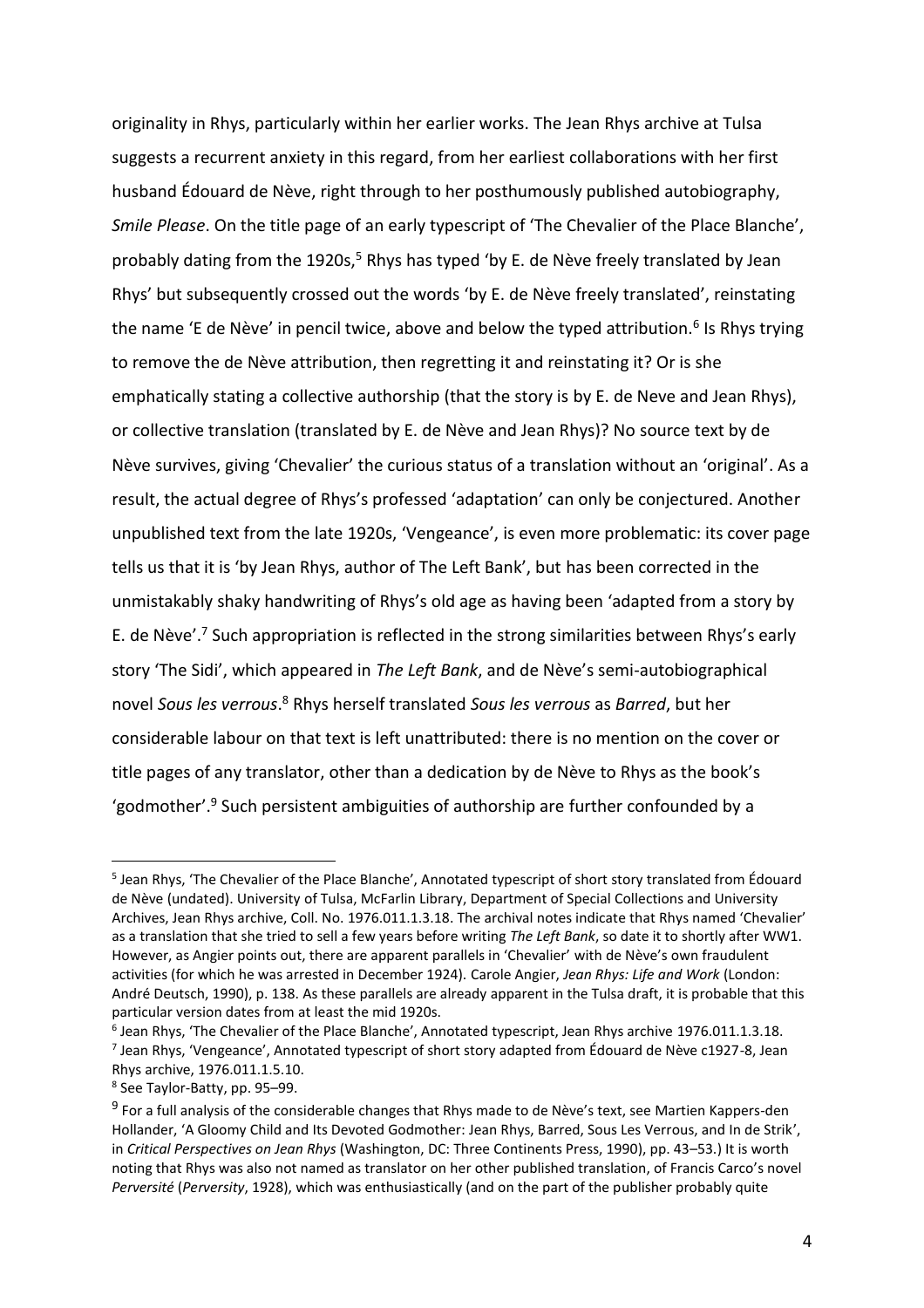peculiar question that Rhys asks Francis Wyndham in 1970, of whether *Barred* had ever been translated *into French*. <sup>10</sup> On some level, then, Rhys seems to have retained a sense of 'authorship' of *Barred* – a text on which she is not even named as translator.

Other archival sources indicate an anxiety of originality in relation to her own work. One box contains a sheaf of unidentified fragments of notes from the 1960s or 70s. These notes are often barely legible, and form an increasingly scrawling palimpsest of writing upon writing. Within them is one page entitled 'Quotations' that relates to a text entitled 'From a Diary: at the Ropemakers' Arms' that Rhys first wrote in 1947, and that was later included in her posthumously published *Smile, Please: an unfinished autobiography*. <sup>11</sup> The page includes very few typed words: 'Quotations' is the title, followed by an unfinished line: 'Oh conquistadores, conquerors of the Americas' (which Rhys, in *Smile, Please*, attributes to the sixteenth-century mystic St. Teresa of Avila).<sup>12</sup> Over the rest of the page, and its reverse, are a handwritten collection of half-remembered and mutated quotations from a range of sources including a ballad by Jean Richepin, more from St Teresa, *Finnegans Wake*, and *Romeo and Juliet*. Scrawled across the top of the page: 'Everything's been done before'. This fragment is surprisingly evocative: an anxiety of originality is combined with the juxtaposition of diverse fragments, all mutated or changed somehow. But on closer inspection, it becomes clear that this page also subverts the very concept of 'originality' that it invokes. 'Everything's been done before' is itself a quotation, the title of a song from the Jean Harlow film *Reckless* (1935).<sup>13</sup> Rhys refers to it in a letter to Francis Wyndham of 1964 when she talks of her realisation that she has inadvertently copied elements from *Madame Bovary* in a draft of *Wide Sargasso Sea*. <sup>14</sup> The song expresses the inevitable unoriginality of a love which nonetheless feels 'new'; Rhys tells Wyndham: 'I like it very much and sing it a lot

deliberately) attributed to Ford Madox Ford. Francis Carco, *Perversity*, trans. by Jean Rhys (Chicago: Pascal Covici, 1928). See also Angier, p. 164. For my analysis of Rhys's translation of *Perversity*, and of the implications of de N claiming *Barred* as his 'own', see Taylor-Batty, pp. 82–83, 89–94.

<sup>&</sup>lt;sup>10</sup> Rhys writes to Francis Wyndham that 'I don't think that Barred was ever translated into French though it may have been without my knowledge.' Correspondence from Jean Rhys to Francis Wyndham, 7 April 1970, Jean Rhys archive, 1976.011.2.14.6.

<sup>&</sup>lt;sup>11</sup> Jean Rhys, Collection of miscellaneous unidentified fragments (undated), Jean Rhys archive 1976.011.1.6.11. Rhys, *Smile Please*, pp. 159–73.

<sup>12</sup> Rhys, *Smile Please*, p. 160.

<sup>13</sup> Victor Fleming, *Reckless* (Metro-Goldwyn-Mayer, 1935).

<sup>14</sup> Jean Rhys, *Jean Rhys: Letters 1931-1966*, ed. by Francis Wyndham and Diana Melly (Harmondsworth: Penguin, 1985), p. 276.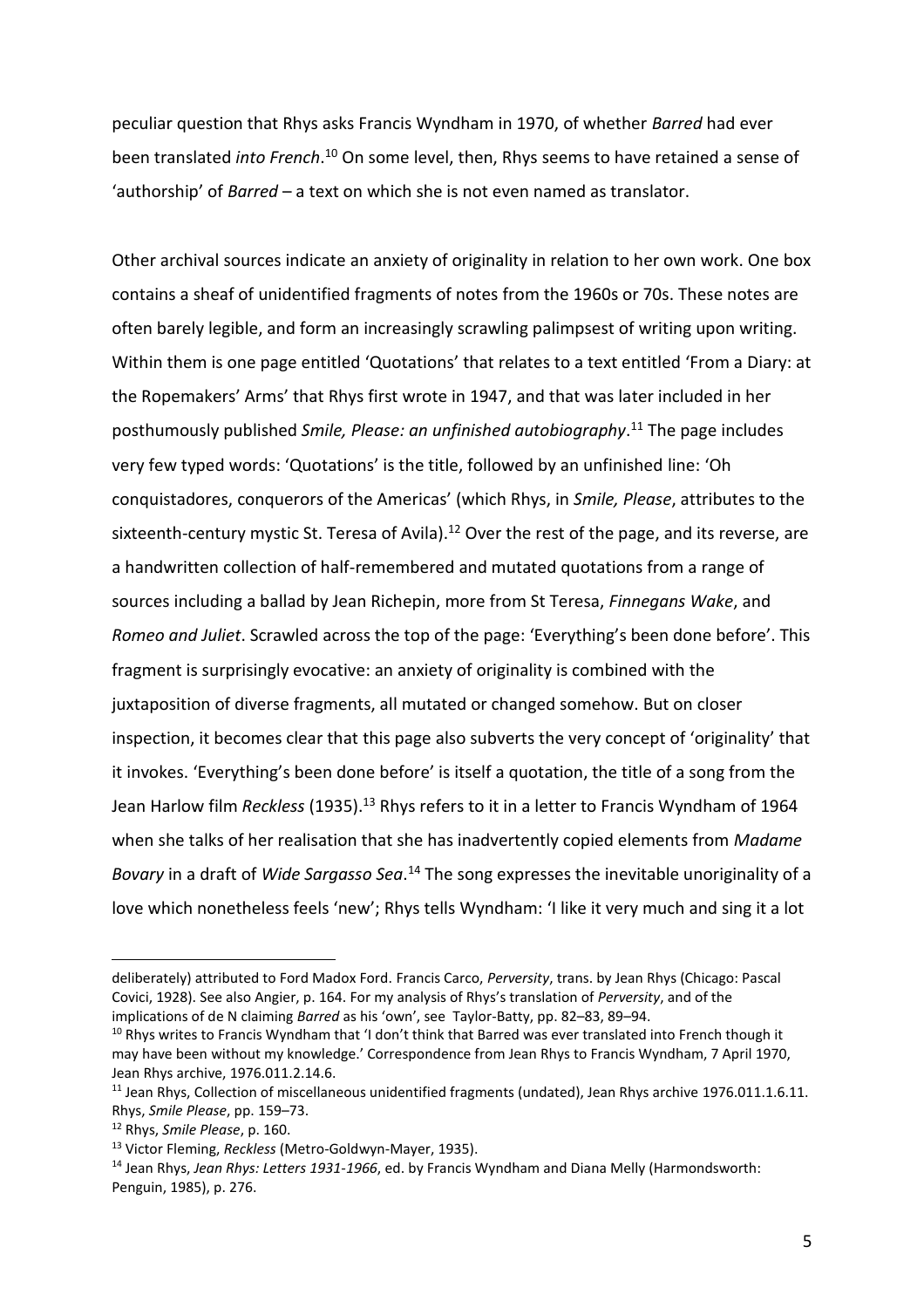– to my words – as the only other line of the original that's stuck is "But it's new to me – it's new to me".<sup>15</sup> Ironies abound: the only 'original' part of the song that Rhys remembers and repeats is that which affirms the lover's sense of 'newness'; the rest is not a copy, but a reinvention of the song in Rhys's 'own words', and thus, in the context of the letter, an implicit defence of her own appropriative practice in the novel.

In the 'Everything' fragment itself, even where Rhys is presumably recording examples of what has been 'done before', those examples are often *already*-translated, adapted or appropriated. The words 'Only this I know full well / I cannot tell I cannot tell', which appear at the bottom of the second page, seem to be a quotation but in fact merge Siegfried Sassoon's poem 'What you are I cannot say' with the nursery rhyme that Sassoon has drawn upon, 'I do not like thee Doctor Fell'.<sup>16</sup> The St Teresa quotation, whose position on the page suggests a deliberate association by Rhys of 'quotations' and 'conquest', appears to have come, not from any text by St Teresa, but from a travel narrative by Elsa Maillart, *The Cruel Way: Switzerland to Afghanistan in a Ford, 1939*, published in 1947, the same year that the quotation first appears within Rhys's 'Ropemaker's Arms' notebook. <sup>17</sup> Indeed, the passage is followed both in the notebook and later in *Smile Please*, with a reference to Paul Morand's comment 'that English novelists always start with a quotation'.<sup>18</sup> St. Teresa's affirmation of spiritual conquest, appropriated into Maillard's travel narrative, is in turn appropriated by Rhys into a commentary on intertextuality. The title 'Everything's been done before', then, seems to indicate not any single 'original' text, but a chain of appropriation and a subversion of textual 'origins'.

<sup>15</sup> Rhys, *Jean Rhys: Letters*, p. 276.

<sup>&</sup>lt;sup>16</sup> The traditional nursery rhyme reads as follows: 'I do not like thee Doctor Fell, / The reason why  $-1$  cannot tell; / But this I know, and know full well, / I do not like thee, Doctor Fell.' The relevant part of Sassoon's poem is as follows: 'What you are I cannot say; / Only this I know full well – / When I touched your face today / Drifts of blossom flushed and fell.'

<sup>17</sup> Ella K. Maillart, *The Cruel Way* (London: William Heinemann Ltd, 1947). Although I have so far been unable to trace the quotation to any St. Teresa text, the epigraph as quoted in Maillart corresponds very closely to Rhys's version in the original 'Ropemaker's Arms' notebook: 'You are seeking a "New World". I know one that is always new because it is eternal. O adventurers, conquerors of Americas, mine is an adventure more difficult and more heroic than all yours. At the cost of a thousand sufferings worse than yours, at the cost of a long death before the fact, I shall conquer this world that is ever young. Dare to follow me and *you will see!*' The quotation also recurs, in slightly altered form, in a letter to Selma Vaz Dias in 1957, but Rhys at no point attributes it to Maillart. Rhys, *Jean Rhys: Letters*, p. 144.

<sup>18</sup> Rhys, *Smile Please*, p. 161.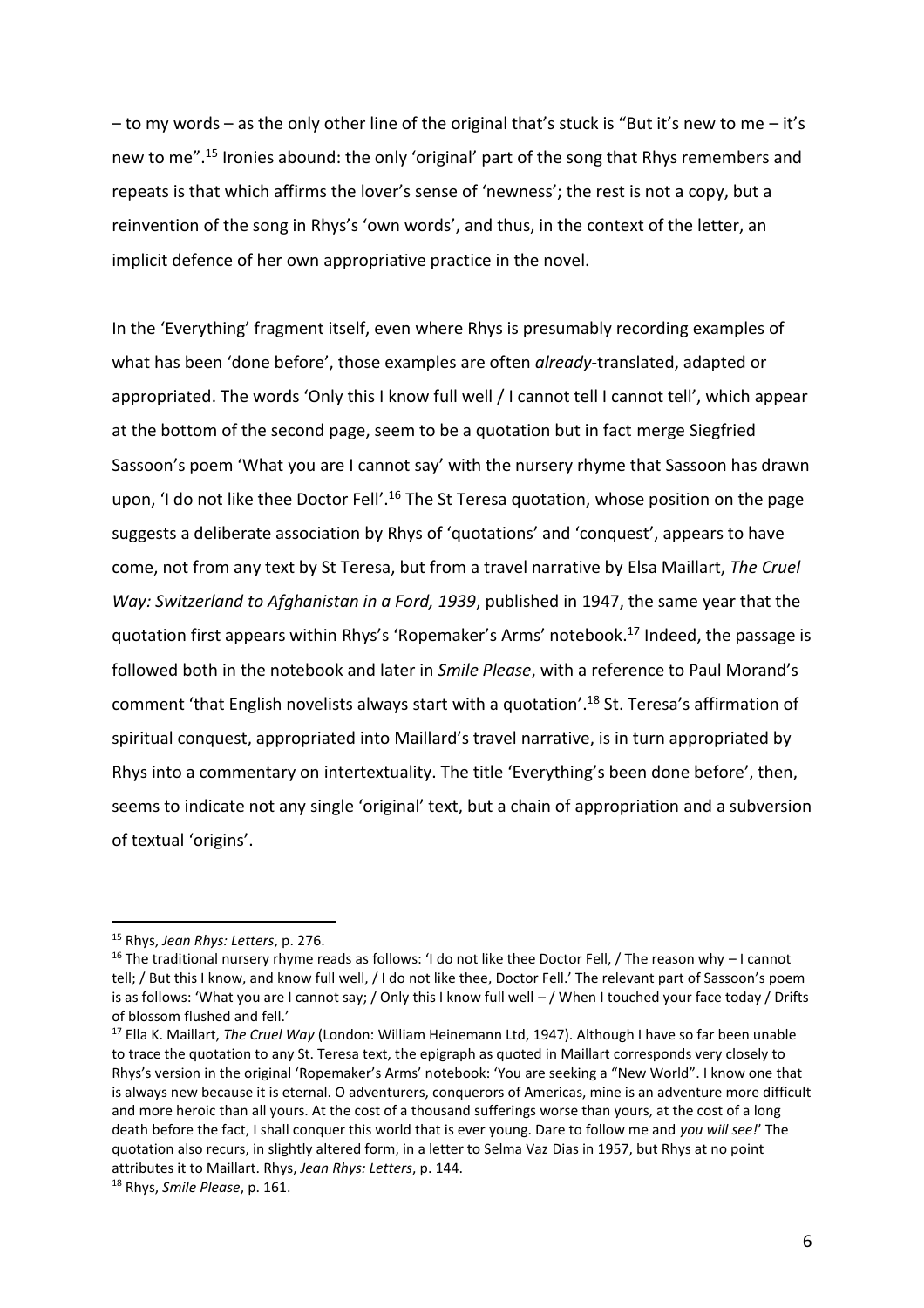Emily Apter, in *Against World Literature*, writes that 'Literary communities are gated: according to Western law and international statute, authors *have* texts, publishers *have* a universal right to translate (as long as they pay), and nations *own* literary patrimony as cultural inheritance.'<sup>19</sup> Romantic conceptions of nationality and national 'culture' are central to such principles of 'cultural inheritance', to the notion of authorial 'ownership', and to the very possibility of 'originality'. Textual 'belonging' is closely allied to conceptions of linguistic 'belonging': the Romantic conception of 'originality' is founded in the notion of the national 'genius' 'rooted' in the 'soil' not only of the nation, but also, crucially, of the national language. When Edward Young, in his seminal essay *Conjectures on Original Composition* (1759), lionises 'Originality', its counterpart – 'Imitation' – is presented through metaphors of 'transplantation' that resemble the etymological meaning of translation as 'carrying across':

The pen of an *Original* writer, like *Armida's* wand, out of a barren waste calls a blooming spring: Out of that blooming spring an *Imitator* is a transplanter of laurels, which sometimes die on removal, always languish in a foreign soil.<sup>20</sup>

Following Young's argument, translation – as an explicitly 'derivative' mode – would epitomise not merely a lack of originality, but a movement away from the creative nourishment of the 'soil' of the nation's language and culture. Such a judgement is emblematic of what Yasemin Yildiz has called the 'monolingual paradigm', according to which 'individuals and social formations are imagined to possess one "true" language only, their "mother tongue," and through this possession to be organically linked to an exclusive, clearly demarcated ethnicity, culture and nation.'<sup>21</sup> As Yildiz writes, '[t]he uniqueness and organic nature of language imagined as "mother tongue" lends its authority to an aesthetics of originality and authenticity. In this view, a writer can become the origin of creative works only with an origin in a mother tongue, itself imagined to originate in a mother.<sup>'22</sup>

<sup>19</sup> Emily Apter, *Against World Literature: On the Politics of Untranslatability* (London: Verso, 2013), p. 15. <sup>20</sup> Edward Young, *Conjectures on Original Composition*, ed. by Edith Morley (Manchester: Manchester University Press, 1918), p. 7.

<sup>&</sup>lt;sup>21</sup> Yasemin Yildiz, *Beyond the Mother Tonque: The Postmonolingual Condition* (New York: Fordham University Press, 2012), p. 2.

<sup>22</sup> Yildiz, p. 9.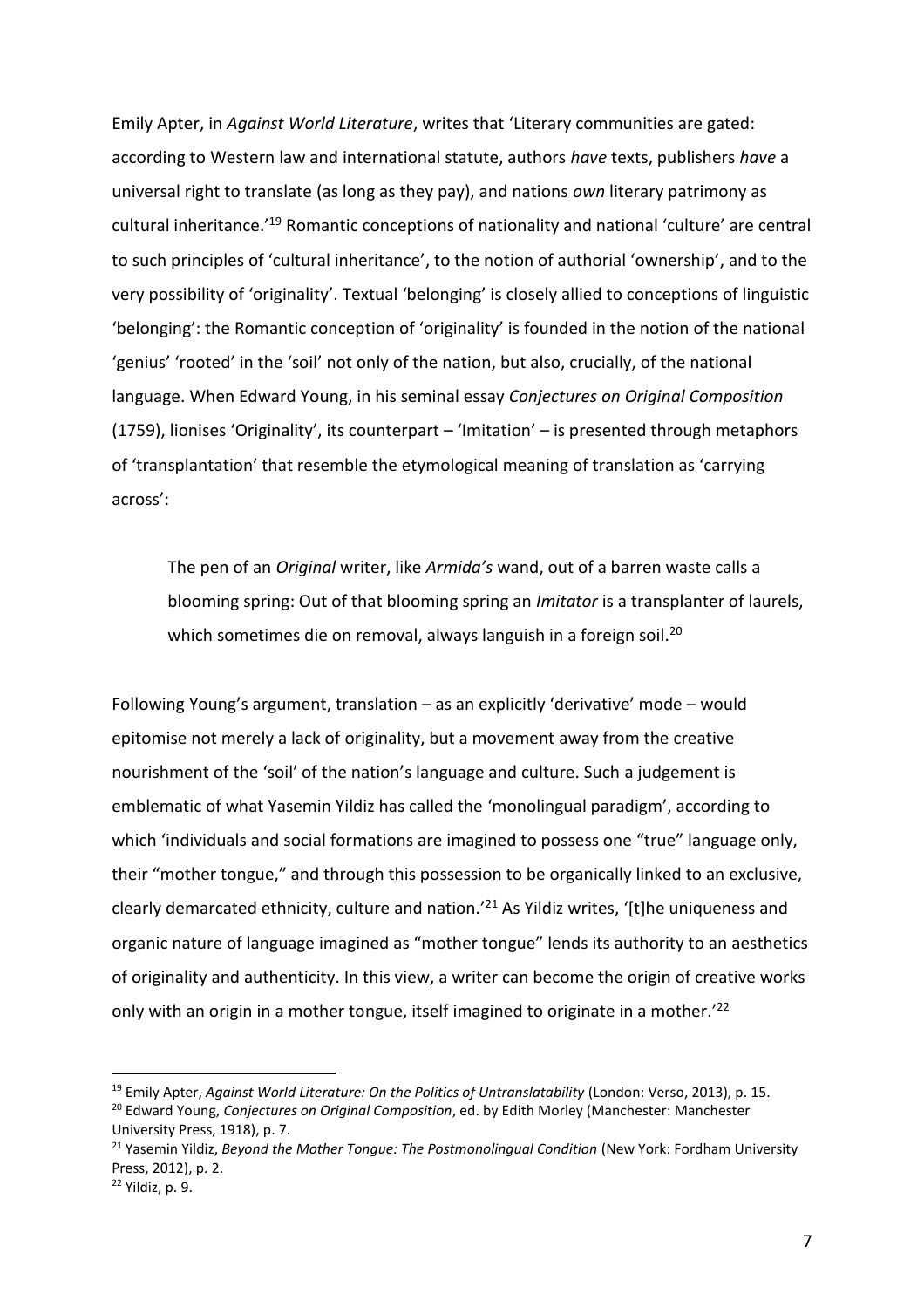In the context of modernism's resolute transnationalism, such assumptions become particularly problematic. 'Make it New', wrote Ezra Pound, in a statement that is retrospectively and obsessively repeated by critics as one of the emblematic clarion calls of modernist literature. Pound scholars have known for a while now that the phrase 'Make it New' is hardly 'new' at all in the conventional sense of the word: as Pound's deliberately distorting retranslation of a French translation of an ancient Chinese text, it suggests, rather, an aesthetic of translational appropriation and rewriting.<sup>23</sup> This matches Pound's own literary work, of course, within which, as Steven G. Yao has demonstrated, 'translating constituted not just a sustained, but more important, a generative writing practice.'<sup>24</sup> Following Lawrence Venuti and Yao's work on modernist translation, we know that in the period it transcends its traditionally 'derivative' role, forming 'an integral part of the Modernist program of cultural renewal' and 'a specific compositional practice'.<sup>25</sup> Thus, I would argue, the modernist idea of the 'new' can be reconceptualised as something that is inherently related not to 'originality', with its reliance on the concept of *origins* (whether national or authorial), but as an aesthetic product that is inherently bound up with a condition of translation, uprooting, and transplantation.

Modernism, of course, challenges conceptions of 'originality' in other ways too, not least in the predominance of intertextual appropriation, citation and allusion in so many modernist texts. T.S. Eliot famously proclaimed that 'Immature poets imitate; mature poets steal', <sup>26</sup> a

l <sup>23</sup> This was first revealed in Kurt Heinzelman, '"Make It New" The Rise of an Idea', in *Make It New: The Rise of Modernism*, ed. by Kurt Heinzelman (Texas: University of Texas Press, 2003). For an insightful further exploration of Pound in relation to the concept of newness, see also Michael North, *Novelty: A History of the New* (Chicago: University of Chicago Press, 2013), pp. 144–71.

<sup>24</sup> Steven G Yao, *Translation and the Languages of Modernism: Gender, Politics, Language* (Basingstoke: Palgrave Macmillan, 2002), p. 4.

<sup>25</sup> Yao, pp. 6–7; Lawrence Venuti, *The Translator's Invisibility: A History of Translation* (London: Routledge, 1995), pp. 164–236. Another important recent work has illustrated the impact of translation on the work of Virginia Woolf and Katherine Mansfield: Claire Davison, *Translation as Collaboration: Virginia Woolf, Katherine Mansfield and S.S. Koteliansky* (Edinburgh: Edinburgh University Press, 2014). For an excellent overview of the significance of translation within modernism, see Rebecca Beasley, 'Modernism's Translations', in *The Oxford Handbook of Global Modernisms*, ed. by Matt Eatough and Mark Wollaeger (Oxford: Oxford University Press, 2012), pp. 551–70.

<sup>26</sup> T. S. Eliot, 'Philip Massinger', in *The Complete Prose of T. S. Eliot: The Critical Edition*, ed. by Anthony Cuda and Ronald Schuchard (Baltimore: The Johns Hopkins University Press and Faber & Faber Ltd, 2014), 2: THE PERFECT CRITIC, 1919-1926, p. 245 <https://muse.jhu.edu/> [accessed 1 August 2016].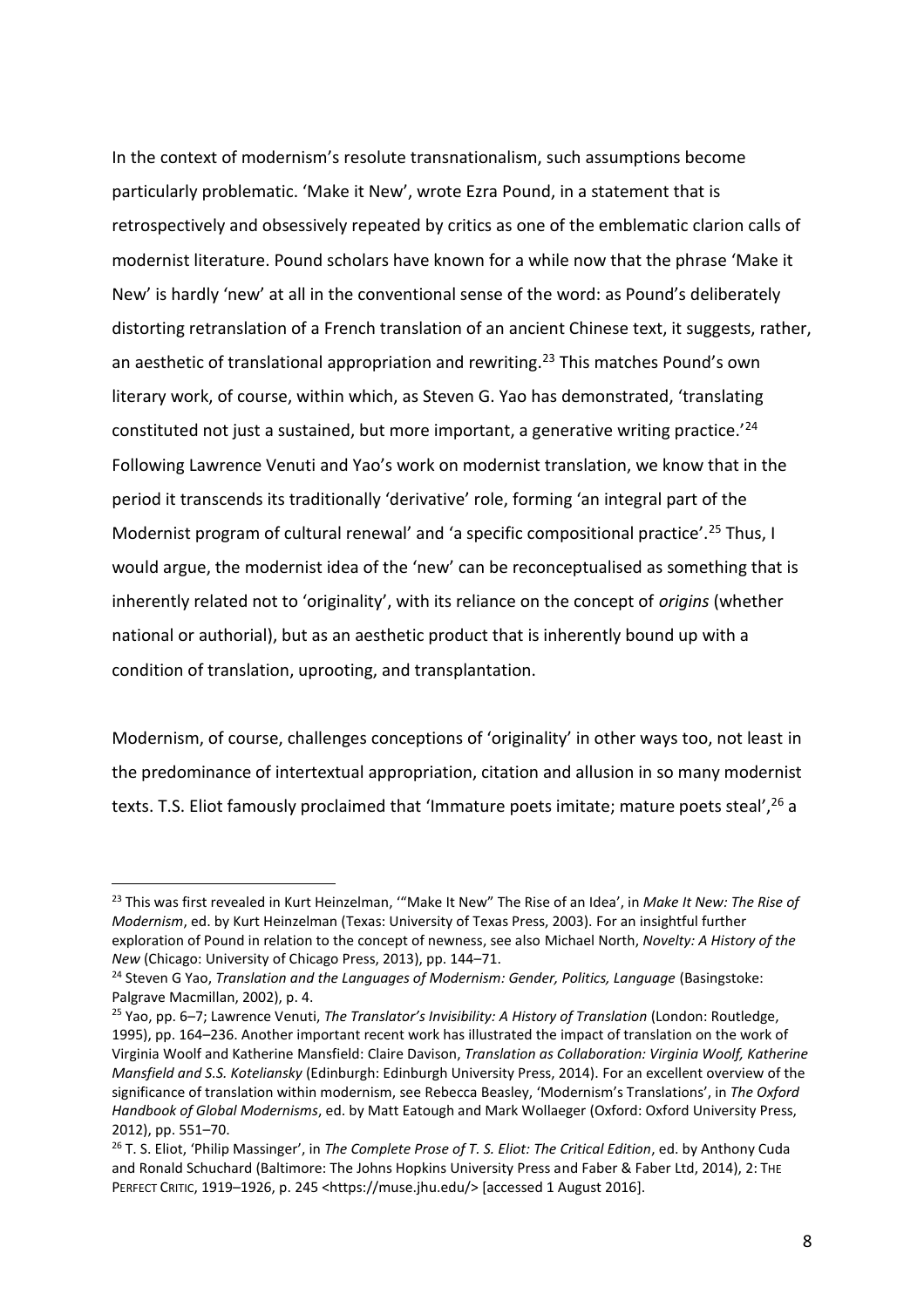statement which is reflected in the 'verbal kleptomania' of his own poetry.<sup>27</sup> This is not to say that there is uniformity in modernist appropriative practices, however, and I would argue that Rhys's peculiar, uncertain and anxious forms of appropriation present a challenge to some of the dominant appropriative modes of high modernism. Eliot's 'Tradition and the Individual Talent', for example, reveals profound assumptions about cultural inheritance, whereby the writer is compelled to write with 'the whole of the literature of Europe from Homer and within it the whole of the literature of his own country' in 'his bones'.<sup>28</sup> It is particularly significant that Eliot elsewhere describes 'influence' as 'a feeling of profound kinship' with another author.<sup>29</sup> One of the etymological meanings of 'plagiarism' is the kidnapping of someone else's child. As Marilyn Randall explains, to invoke the 'stealing-of-the-child meaning' of the word 'plagiarism' is to suggest 'the perversion of the proper transmission of the "true" literary heritage that in the Western literary imagination traditionally follows a patriarchal lineage'. <sup>30</sup> To assert 'kinship' with earlier authors, then, is to rhetorically affirm a 'legitimate' patriarchal heritage that is not plagiarism. That is: the writer's literary 'heritage' and 'tradition' already belong to him.

Colonial and postcolonial formulations of textual and cultural appropriation are utterly different. Compare Eliot's model of filiation, for example, to the Brazilian modernist Oswald de Andrade's 'Manifesto Antropófago' ('Cannibalist Manifesto') (1928), which highlights the violence of cultural appropriation:

Tupy or not tupy, that is the question.

[…]

l

Só me interessa o que não é meu. Lei do homem. Lei do antropófago.<sup>31</sup>

<sup>27</sup> This is Maud Ellmann's evocative phrase for Eliot's allusive practice. Maud Ellmann, *The Poetics of Impersonality: T. S. Eliot and Ezra Pound* (Cambridge, Mass: Harvard University Press, 1987).

<sup>28</sup> T. S. Eliot, 'Tradition and the Individual Talent', in *The Complete Prose of T. S. Eliot: The Critical Edition*, ed. by Anthony Cuda and Ronald Schuchard (Baltimore: The Johns Hopkins University Press and Faber & Faber Ltd), 2: THE PERFECT CRITIC, 1919–1926, p. 106 <http://www.jstor.org/stable/1567048> [accessed 1 August 2016].

<sup>29</sup> T. S. Eliot, 'Reflections on Contemporary Poetry IV', in *The Complete Prose of T. S. Eliot: The Critical Edition*, ed. by Anthony Cuda and Ronald Schuchard (Baltimore: The Johns Hopkins University Press and Faber & Faber Ltd, 2014), 2: THE PERFECT CRITIC, 1919–1926, 66–71 (p. 66) <https://muse.jhu.edu/> [accessed 1 August 2016]. <sup>30</sup> Marilyn Randall, *Pragmatic Plagiarism: Authorship, Profit, and Power* (Toronto: University of Toronto Press, 2001), p. 64.

<sup>31</sup> Oswald de Andrade, 'Manifesto Antropófago', *Revista de Antropofagia*, 1.1 (1928), 3–4. Note Oswald's use of English for his cannibalist appropriation of Shakespeare in 'Tupy or not tupy'.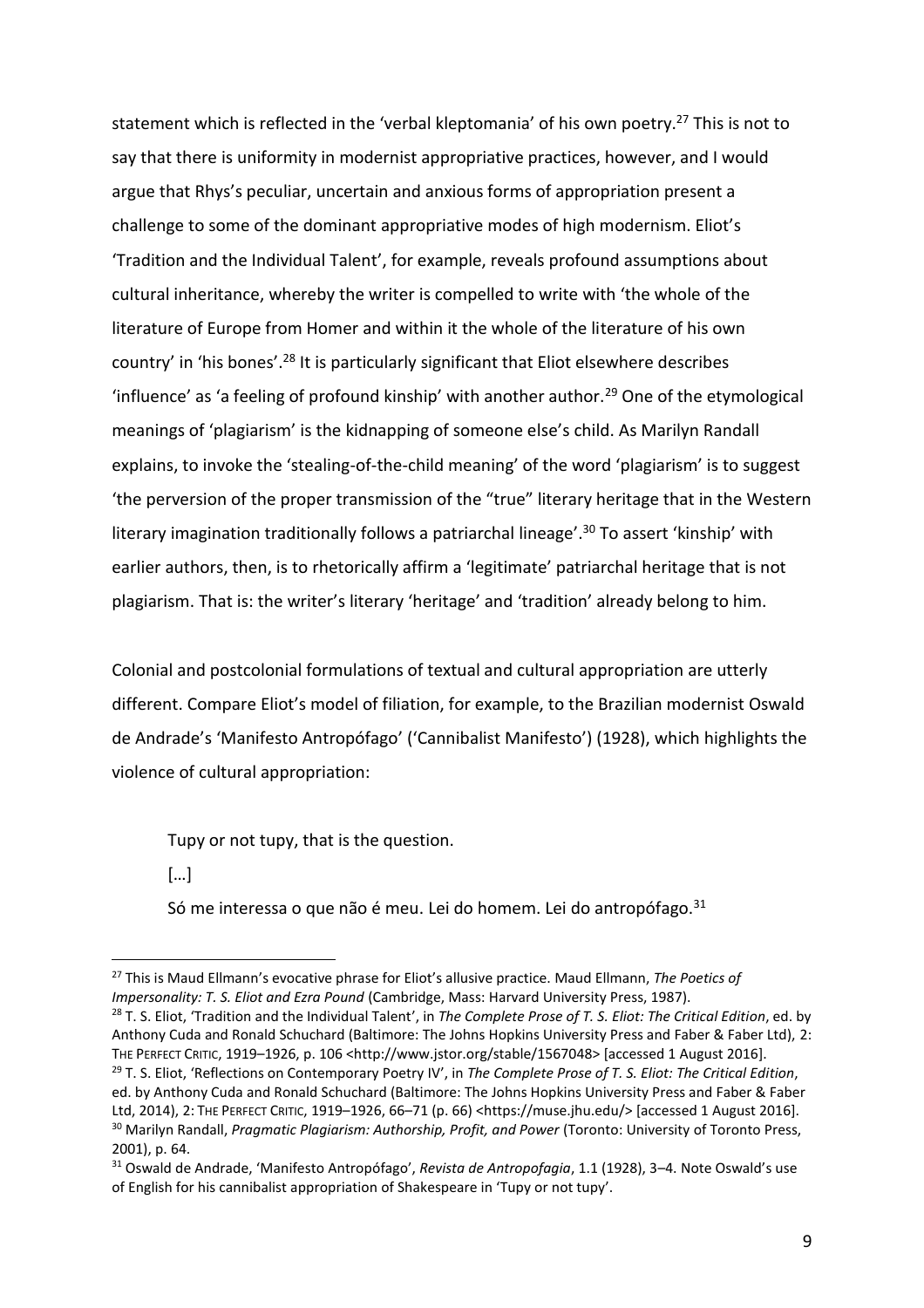['I am only concerned with what is not mine. Law of Man. Law of the cannibal.' $32$ ]

Oswald draws on the Brazilian indigenous Tupy rite of killing and consuming enemies captured in combat as a means of absorbing their strength. Eliot as a North American does not make explicit any anxiety in relation to European culture in his conceptualisation of tradition. Oswald's theory, on the other hand, engages directly with Brazil's colonial history, and a relationship with European culture that cannot go unquestioned. The notion of cultural anthropophagy is a vivid defence of the consumption and use of European culture, not in a way that is 'derivative' or 'secondary', but in the construction of new cultural forms. It is an emblem of victory over the defeated enemy, after all – of conquest – but also a mark of respect: the consumption of the man/text to absorb his/its best qualities, its strength. Crucially, what is 'consumed' is *not* the cannibal/artist's own, whence its power: 'I am *only* concerned with what is not mine'. This is a theory of influence that does not assume cultural ownership or unquestioned access to a 'tradition' and which reveals the assumptions that underlie Eliot's theory: for anthropophagists, Europeans were the first 'devourers' anyway (and indeed Haroldo de Campos, who famously builds on Oswald in his theory of translation as *transcreation*, specifically describes Eliot as a 'devourer' of Laforgue.<sup>33</sup>)

#### **'Again the Antilles'**

 $\overline{a}$ 

Rhys might not have formulated any such theoretical standpoint, but her writing, and especially *Wide Sargasso Sea*, makes apparent her awareness of the political dimensions of intertextual appropriation. Her early story, 'Again the Antilles', reveals the racial and colonial politics at the heart of ideas of national culture, cultural 'inheritance', questions of authorship, and of 'belonging' within a 'mother tongue'. The story follows a dispute within the pages of the *Dominica Herald and Leeward Islands Gazette* between Papa Dom, the mixed-race editor of the *Gazette*, and Mr Musgrave, an old colonial 'Englishman of the

<sup>32</sup> Oswald de Andrade, 'Cannibalist Manifesto', trans. by Leslie Bary, *Latin American Literary Review*, 19.38 (1991), 38–47.

 $33$  Haroldo de Campos, 'The Rule of Anthropophagy: Europe under the Sign of Devoration', trans. by María Tai Wolff, *Latin American Literary Review*, 14.27 (1986), 42–60.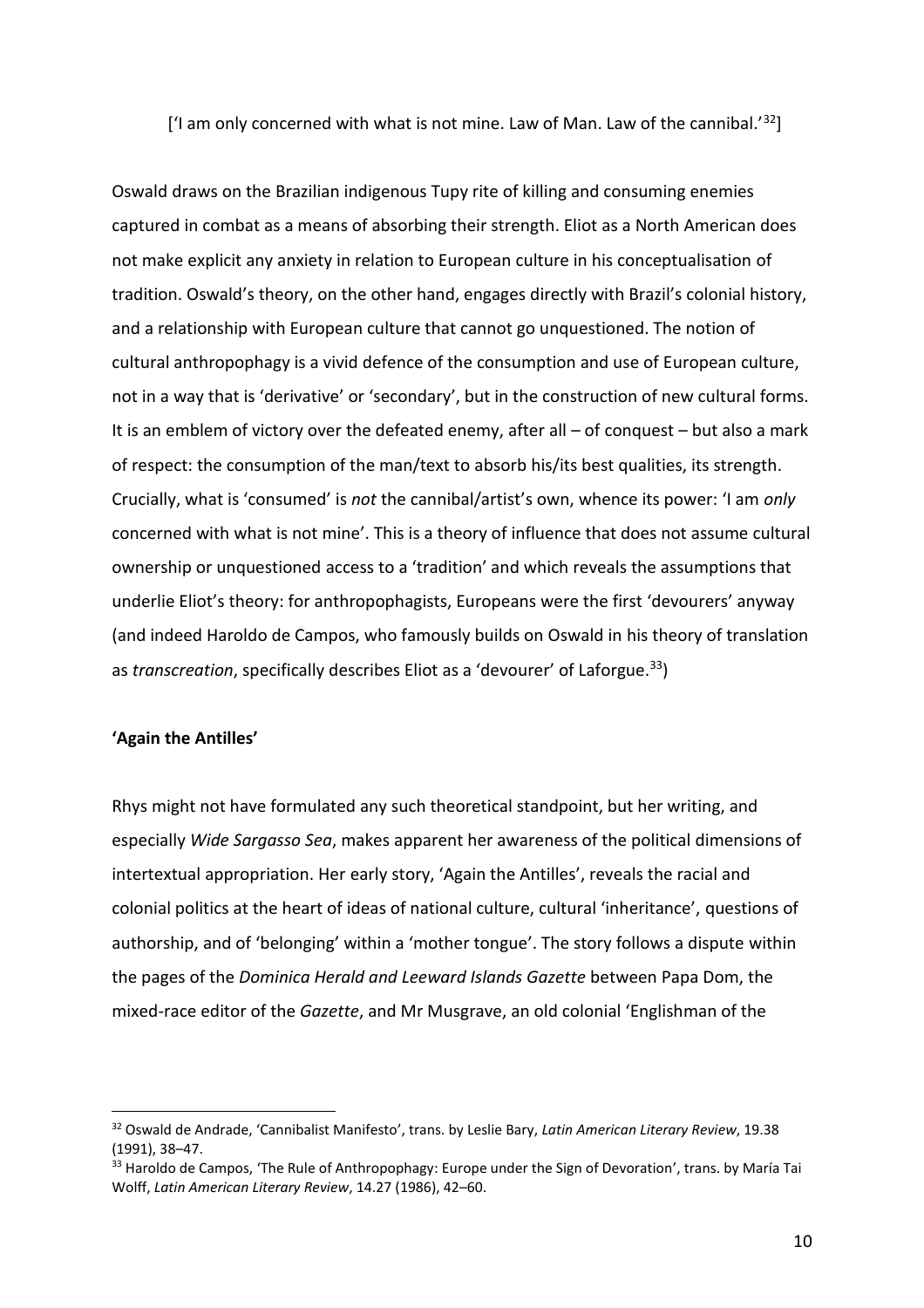governing class'. <sup>34</sup> The argument, whose original cause we never learn, centres on the two men's use of canonical English literature as a rhetorical strategy. It is, Judith Raiskin explains, 'a struggle over the racial right to English culture and, by extension, the right to political power.'<sup>35</sup> Papa Dom, writing under a pseudonym, accuses Mr Musgrave of behaviour that demonstrates 'degeneracy of a stock', contrasts him with 'the ideals of true gentility', and calls upon:

the beautiful description of a contemporary, possibly, though not certainly, the Marquis of Montrose, left us by Shakespeare, the divine poet and genius. '*He was a very gentle, perfect knight.…*' (T 179)

As Mr Musgrave is quick to point out, however:

 $\overline{a}$ 

The lines quoted were written, not by Shakespeare but by Chaucer, though you cannot of course be expected to know that, and run

*He never yet no vilonye had sayde In al his lyf, unto no manner of wight – He was a verray parfit, gentil knyght.* 

'It is indeed a saddening and a dismal thing that the names of great Englishmen should be thus taken in vain by the ignorant of another race and colour.' (T 179)

Musgrave is outraged at the mixed race colonial man's misattribution and misquotation of English canonical texts. He asserts 'ownership' here of an 'original' and 'genuine' English cultural heritage through correct attribution and by quoting the original source text rather than a translation. Musgrave's supposed 'rootedness' in English culture is reflected in his assertion of textual and linguistic 'origins' and in his understanding of historical forms of the English language. The joke, as Sue Thomas points out, is that *Musgrave* is also misquoting Chaucer, inadvertently partially translating the text into modern English.<sup>36</sup>

<sup>34</sup> Jean Rhys, *Tigers Are Better Looking, with a Selection from The Left Bank* (London: Andre Deutsch, 1968), p. 178. Subsequent references will appear in parentheses with the abbreviation T.

<sup>35</sup> Judith L. Raiskin, *Snow on the Cane Fields: Women's Writing and Creole Subjectivity* (Minneapolis: University of Minnesota Press, 1996), p. 116.

<sup>&</sup>lt;sup>36</sup> Sue Thomas comments that many critics have also missed this element of the joke, assuming that Musgrave has quoted Chaucer correctly. This element of the story is problematic: as Thomas writes, 'the textual strategy of calling on the knowingness of an audience to pick the errors in the allusions of two characters […] activates "a corporate subjectivity," those with the highbrow cultural competence in an English tradition to be "in the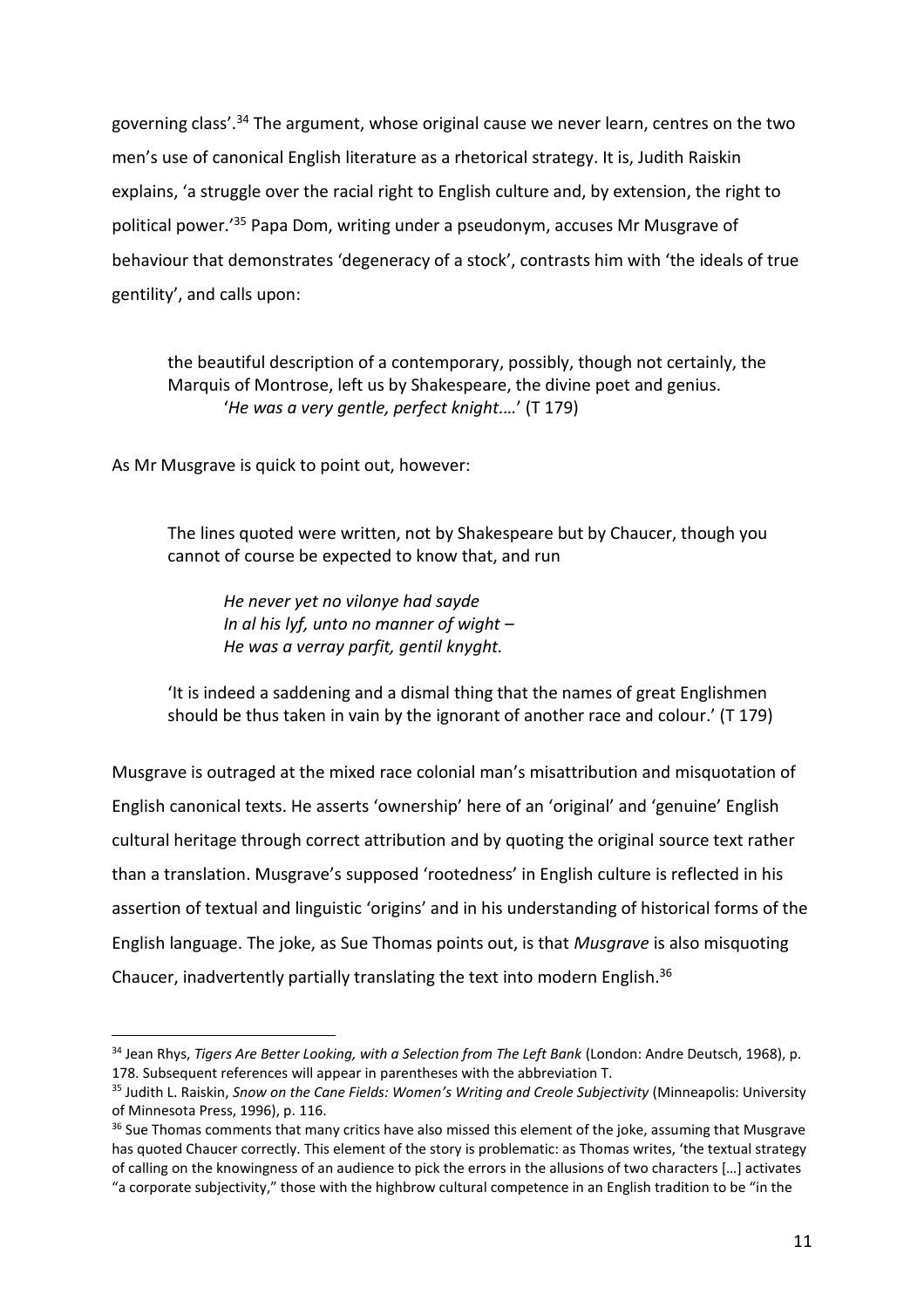Musgrave uses his assumed cultural ownership of authorial origins and translational originals to mark his own racial 'purity' and 'authenticity' in the face of Papa Dom's accusation of racial degeneracy. Papa Dom, on the other hand, questions the possibility of authenticating authorship, and challenges the very nature of canonical 'genius':

I accept your correction though I understand that in the mind of the best authorities there are grave doubts, very grave doubts indeed, as to the authorship of the lines, and indeed the other works of the immortal Swan of Avon. (T 179-80)

The riposte runs deep: to question the authorship, and thus also the 'genius', of two of the most important figures in the English literary canon is to question post-Romantic notions of originality, literary value, and the tenets of a 'national' literature. Edward Young, in *Conjectures*, calls on Shakespeare as a true original, a writer whose purported lack of erudition makes him able to 'copy' directly from 'nature', as it were.<sup>37</sup> The Romantic fiction of Shakespeare's 'originality' and 'genius' ignores, of course, his extensive use of sources, his aesthetic of imitation and transformation. Chaucer, likewise, belongs to a venerable tradition of literary appropriation and rewriting. From within that tradition, Papa Dom's appropriation of Chaucer would be far less of a transgression; to someone like Mr Musgrave, who has embraced the cultural validation for the 'Englishman' of post-Romantic conceptions of national culture, however, the challenge to authorship is deeply offensive.

Such notions of 'originality' also conceal the colonial appropriative practices of Western art, an irony that is not lost on Rhys. As Mary Lou Emery writes, in Rhys's novel *After Leaving Mr Mackenzie*, the protagonist Julia Martin's response to a Modigliani painting, 'exposes the representational effect of European primitivist painting as both icon for and suppression of the subjectivity of a migrant woman of uncertain cultural background.<sup>'38</sup> Sasha Jensen in

know," or with reasonably ready access to a Middle English text of Chaucer's poem.' Sue Thomas, *The Worlding of Jean Rhys* (Westport, Conn: Greenwood Press, 1999), p. 57.

<sup>37</sup> Young writes that '*Shakespeare* mingled no water with his wine, lower'd his genius by no vapid imitation', and asks: 'Who knows whether *Shakespeare* might not have thought less, if he had read more?' (35). Instead, Shakespeare 'was master of two books […] the book of nature, and that of man. […] These are the fountainhead, whence the *Castalian* streams of *original* composition flow'. Young, pp. 34, 35, 36.

<sup>&</sup>lt;sup>38</sup> Mary Lou Emery, *Modernism, the Visual, and Caribbean Literature* (Cambridge: Cambridge University Press, 2009), p. 210.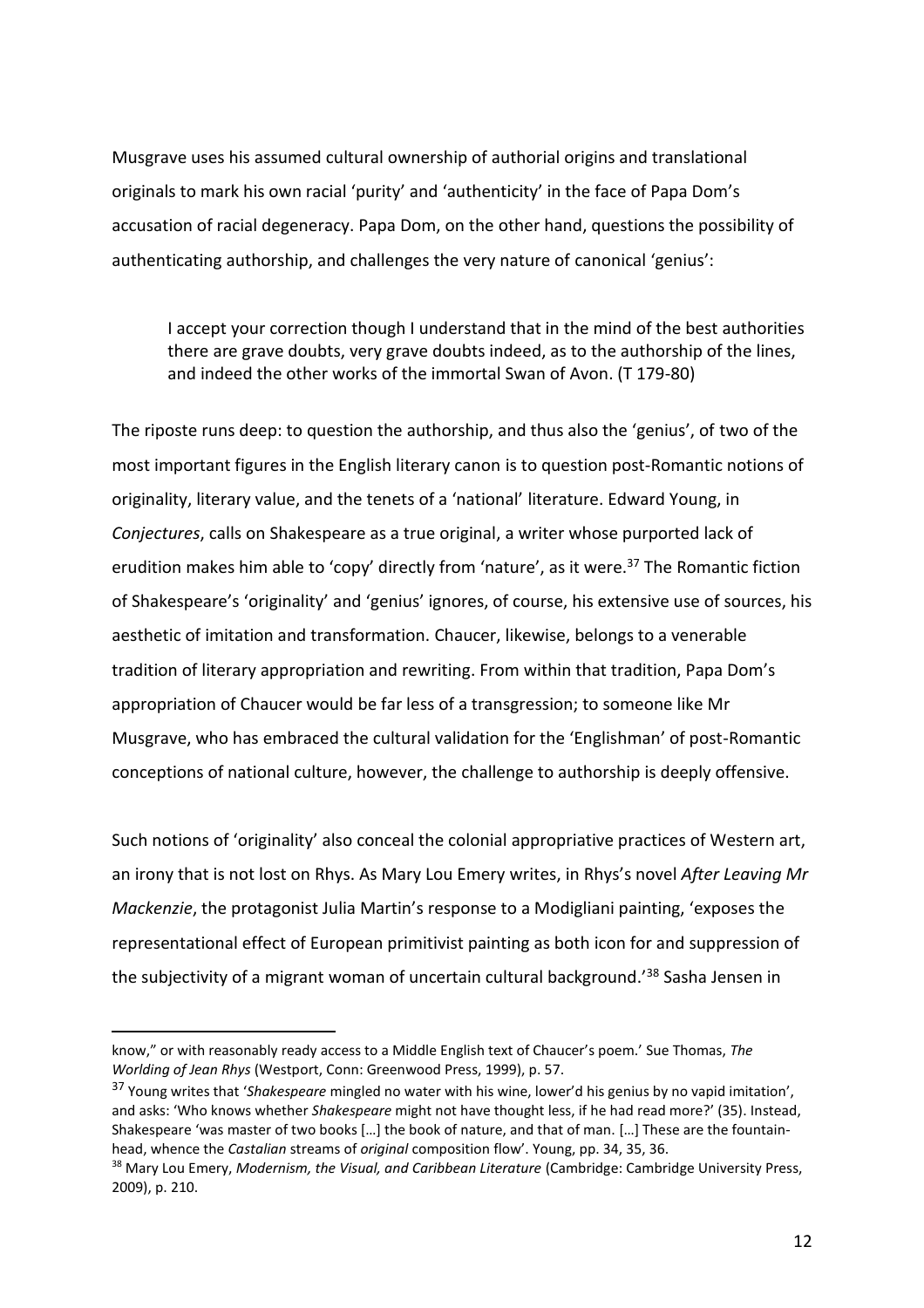*Good Morning, Midnight* encounters 'African' masks fabricated by the modernist artist Serge Rubin.<sup>39</sup> A draft of the original ending of *Voyage in the Dark* at the University of Tulsa contains a deleted passage that critiques still more explicitly the practice of white cultural appropriation of black art. Anna Morgan, feverish and hallucinating during an abortion that will prove fatal, recalls playing the song 'Ma belle ka di maman li'. Crossed out in the typescript is the following passage describing her father's reaction to it:

The tune's all right Father said there's a fortune waiting for the man who'll come round and pick up get hold of some of the nigger tunes in these islands' And then say they're his of course

Yes why not $40$ 

l

Rhys has been critiqued for elements of 'racial masquerade' in *Voyage in the Dark*, particularly in her character Anna's identification with black culture as a source of rebellion.<sup>41</sup> This deleted passage, however, distinguishes between different forms of appropriation: on the one hand, Anna's performance of 'Ma belle ka di maman li', and on the other, the suggestion that the song should be aggressively appropriated for financial gain. Anna's sympathy with black culture and implicit resistance to her father's words are reflected in the passage which follows, where she translates the song for her stepmother Hester:

But that one's very melancholy Hester said and the words don't seem to me to make any sense.

I said it means My beautiful girl is singing to her mother The little ones grow old The little ones [grow] old $42$ 

<sup>39</sup> Jean Rhys, *Good Morning, Midnight* (Harmondsworth: Penguin, 1969), pp. 76–77. As Rosenberg highlights, this scene 'reflects two alienating elements of European modernist aesthetics': the homogenization of Africa (Serge agrees that the masks are 'West African', but then talks of them coming 'straight from the Congo'), and 'the constructed nature of the primitive in modern art' (Serge, a Russian Jew, has made the masks himself). L. Rosenberg, *Nationalism and the Formation of Caribbean Literature* (New York: Palgrave Macmillan, 2007), p. 202.

<sup>40</sup> Jean Rhys, Annotated typescript of *Voyage in the Dark*, Jean Rhys archive, 1976.011.1.5.13.

<sup>41</sup> See Peter J. Kalliney, *Commonwealth of Letters: British Literary Culture and the Emergence of Postcolonial Aesthetics*, Modernist Literature & Culture, 20 (Oxford: Oxford University Press, 2013), pp. 229–33.

<sup>42</sup> Jean Rhys, Annotated typescript of *Voyage in the Dark*, Jean Rhys archive, 1976.011.1.5.13.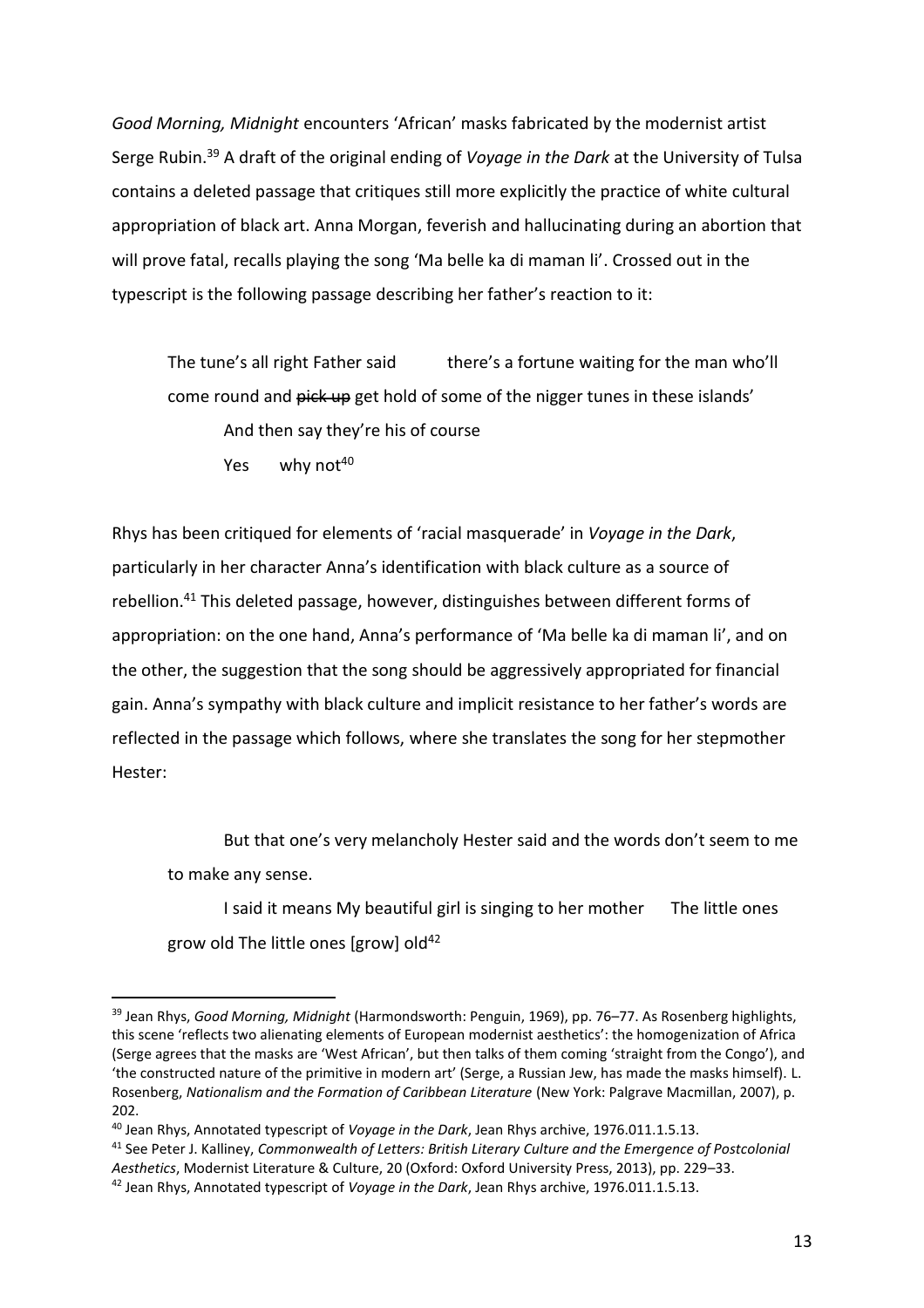Her role as translator here reflects what Snaith has described as Anna's 'constantly shifting' identification with black Dominican culture in the novel as 'moving between desire, empathy and ventriloquized identity'. In the ending of *Voyage*, a delirious Anna remembers Dominican carnival parades where black revellers adopt white masks. Her identification becomes a 'form of anti-imperialism' by imagining a space where power hierarchies are reversed. <sup>43</sup> In this deleted passage, I would argue, that imagined rebellion takes the form of a resistance to appropriative colonial forms of 'authorship'.

#### **'Let Them Call It Jazz'**

Though this idea was deleted even from the early draft of *Voyage in the Dark*, a very similar theme is picked up again in Rhys's later story 'Let Them Call it Jazz', which highlights the inequities inherent in the financial and legal 'authorship' of texts. 'Jazz' transposes Rhys's own experiences of cultural alienation, transgression and imprisonment into the voice and patois language of Selina, a mixed race Caribbean woman in London.<sup>44</sup> Selina dulls her experience of poverty, cultural alienation and racism by drinking and singing songs, troubling her 'respectable' London neighbours. This culminates in a dispute that leads to her incarceration in Holloway prison. There, she hears singing emanating from one of the cells above her, which another inmate identifies as 'the Holloway song'. For Selina, this provides a moment of aesthetic defiance, affirmation, and escape: the song 'don't fall down and die in the courtyard; seems to me it could jump the gates of the jail easy and travel far, and nobody could stop it.' (T 64) It is also, significantly, one of collective ownership and matrilineal heritage, which is echoed in the feminine solidarity that the Holloway Song seems to embody.<sup>45</sup> Its effect on Selina is powerful:

<sup>43</sup> Snaith, *Modernist Voyages*, p. 149.

<sup>&</sup>lt;sup>44</sup> In the story, Rhys draws on her own unhappy experiences of living in Beckenham, South London, including running disputes with neighbours that lead to a conviction of assault (against which Rhys maintained her innocence) and a brief spell in Holloway Prison. See Angier, pp. 441–48.

<sup>&</sup>lt;sup>45</sup> Snaith links this 'sound without origin' to the Martiniquan folk songs, passed down from her grandmother, that Selina sings earlier in the story. 'Jean Rhys and the Politics of Sound' (presented at the Modernism Now! British Association for Modernism Studies International Conference, Institute of English Studies, Senate House, London, 2014). I would like to thank Anna Snaith for having shared this article with me prior to publication.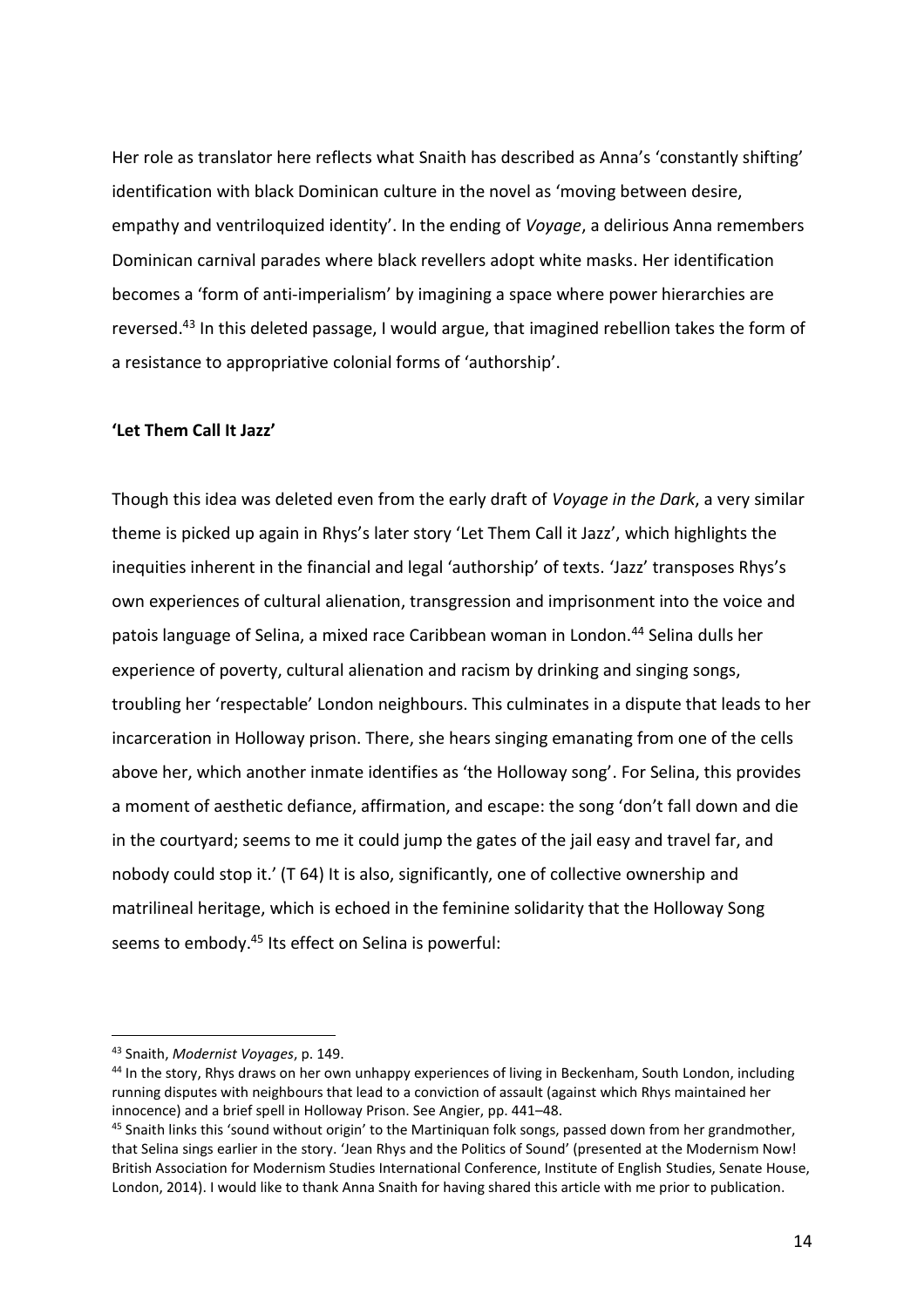When I'm back in my cell I can't just wait for bed. I walk up and down and I think. 'One day I hear that song on trumpets and these walls will fall and rest.' I want to get out so bad I could hammer on the door, for I know now that anything can happen  $[...]$  (T 64)

The 'Holloway song' resists the social structures that assign power and ownership to notions of 'origins' and 'originality'. Selina can thus appropriate it as a form of cultural resistance and empowerment. In the story, she sings all the time, yet her own compositions are always instantly forgotten. The 'Holloway song', on the other hand, transcends and subverts ideas of aesthetic property, allowing her to participate in a process of collective 'ownership' and symbolic solidarity:

[...] after all, that song was all I had. I don't belong nowhere really, and I haven't money to buy my way to belonging. I don't want to either.

But when that girl sing, she sing to me and sing for me. I was there because I was *meant* to be there. It was *meant* I should hear it – this I *know*. (T 67)

This positive cultural appropriation by the narrator is undermined, however, when a man at a party – who is probably white – hears Selina whistling the song to herself, takes up the tune and plays it on the piano, 'jazzing it up' (T 67).<sup>46</sup> He subsequently assumes financial and legal ownership by selling 'his' composition of the song. Selina, for her part, receiving five pounds from him as thanks for her 'help' in his composition, laments that, having 'let them play it wrong', the song 'will go from me like all the other songs – like everything. Nothing left for me at all.' (T 67). $47$  Ironically, the process of recording means that she will forget it,

<sup>&</sup>lt;sup>46</sup> Although the story does not specify, my assumption is that the man is white. As Kristin Czarnecki comments, the cover of the 1996 Penguin edition of *Let Them Call It Jazz and Other Stories*, an image of a mixed-race pianist, is puzzling. Kristin Czarnecki, 'Jean Rhys's Postmodern Narrative Authority: Selina's Patois in "Let Them Call It Jazz".', *College Literature*, 35.2 (2008), 20–37 (p. 31).

<sup>&</sup>lt;sup>47</sup> There is an irony here in the re-appropriation of the song: jazz, arising out of African American Culture (and hence an inherently mixed racial and cultural heritage), is a popular art-form based on improvisation which itself resists the closure of a written and authorized musical text. As a genre, jazz is also, however, inherently based on processes of derivation and adaptation. For analysis of the complexities of jazz in relation to copyright law in the mid-twentieth century and in relation to literary modernism, see Mark Osteen, 'Rhythm Changes: Contrafacts, Copyright, and Jazz Modernism', in *Modernism and Copyright*, ed. by Paul K. Saint-Amour (Oxford: Oxford University Press, 2010), pp. 89–113.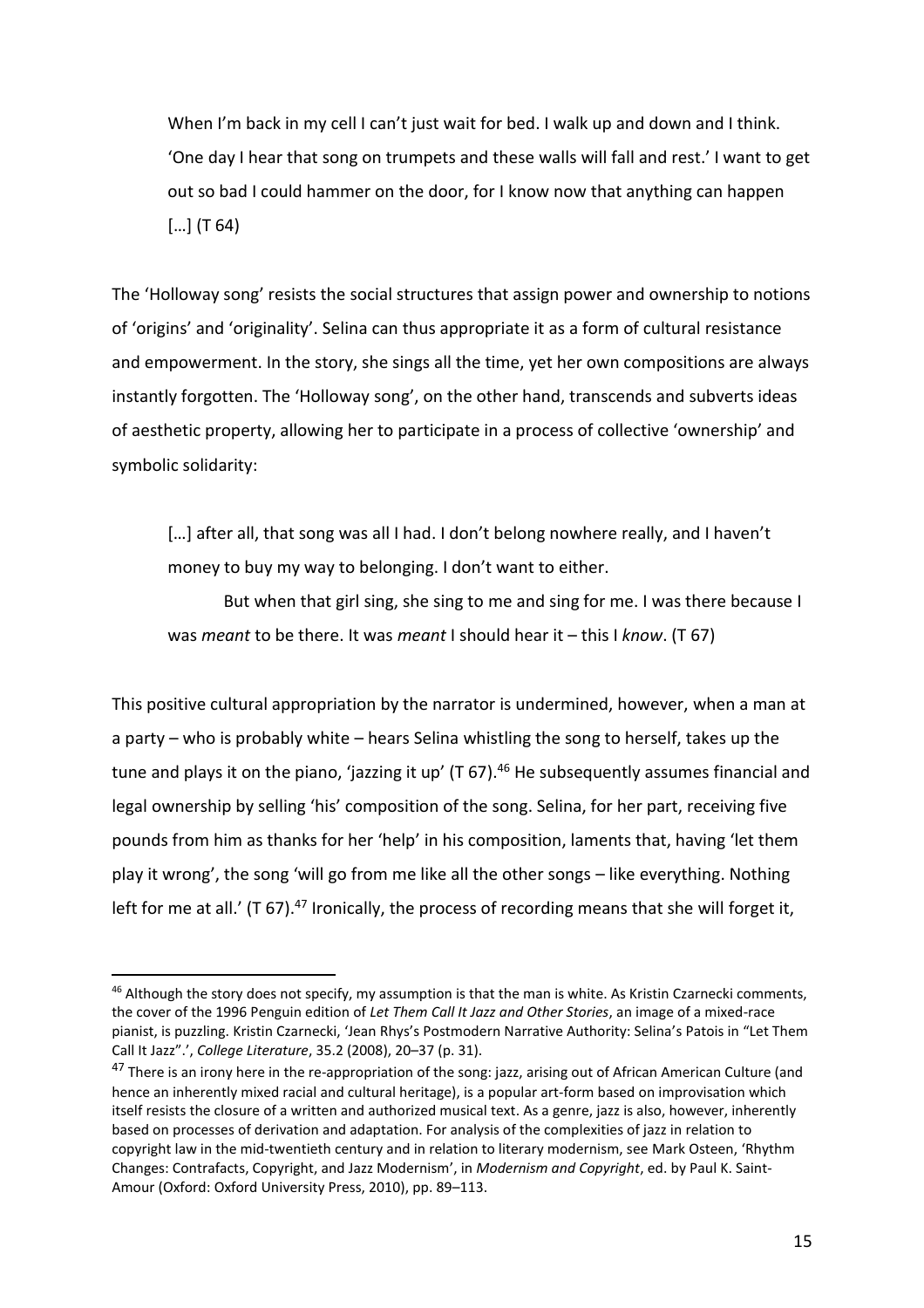because the song has been appropriated into an economic and legal system of financial and artistic 'authorship' from which she is excluded. 'Let Them Call It Jazz' thus highlights the power-dynamics inherent in cultural appropriation.

Selina not only lacks a stable 'origin' or 'home' but resists the principle of such discourses of 'rootedness': she doesn't 'belong', but she also doesn't *want* to.<sup>48</sup> The Holloway Song is 'all she has', but not as property or as something she has 'authored': it is sung 'for her' and she continues to perform it. Rhys's choice of a mixed-race Creole-speaking narrator is significant: Selina's very language, through its rhizomatic development, subverts notions of cultural or linguistic 'roots' and 'origins'.<sup>49</sup> Although 'Jazz' illustrates the problems of appropriating collective folk art, and has, like *Voyage*, itself been critiqued as 'racial masquerade',<sup>50</sup> the story does present a moment of possibility: the song suggests a poetics of imitation and appropriation which *can* be a productive and subversive cultural expression.

### **'The Joey Bagstock Smile'**

 $\overline{a}$ 

Critical assessments of 'Jazz' can reveal an unease with art-forms that challenge and undermine our conceptions of authorial origins. Thomas Staley's early and inaccurate summary of 'Jazz' as 'a woeful portrait of a West Indian woman immigrant whose only real possession is a melody she has composed in her head' is telling: he mistakenly re-inscribes Selina as 'composer' of the story in a slip that reveals a resistance to the Holloway Song as a

<sup>49</sup> This is relevant to the Martiniquan theorist Édouard Glissant's conception of Caribbean language and culture as essentially rhizomatic. See Edouard Glissant, *Poétique de la relation* (Paris: Gallimard, 1990).

<sup>&</sup>lt;sup>48</sup> Towards the end of the story, Selina states that 'I don't belong nowhere really, and I haven't money to buy my way to belonging. I don't want to either.' (T 67)

<sup>50</sup> See Elaine Savory for a critique of Rhys's 'white female appropriation of black identity' in 'Jazz' and *Voyage*. Elaine Savory, *Jean Rhys* (Cambridge: Cambridge University Press, 1998), pp. 30–31. Czarnecki asks: 'What rights can [Selina] claim to the Holloway song? Similarly, what rights can Jean Rhys claim to a black idiom?', and explores the extent to which Rhys could be participating in racial masquerade. Czarnecki, p. 31. Her conclusion is that Rhys's stylised patois is not a problematic appropriation of black idiom. Kalliney also examines the story in this light, concluding that, although Rhys's use of Creole language in 'Jazz' might be read as 'pointed use of minstrelsy', the story 'reveals a volatile combination of jealousy, celebration, emulation, and straightforward identification in its treatment of West Indian artists' and can be defined as 'nascent version of postcolonialism'. Peter J. Kalliney, pp. 239–41.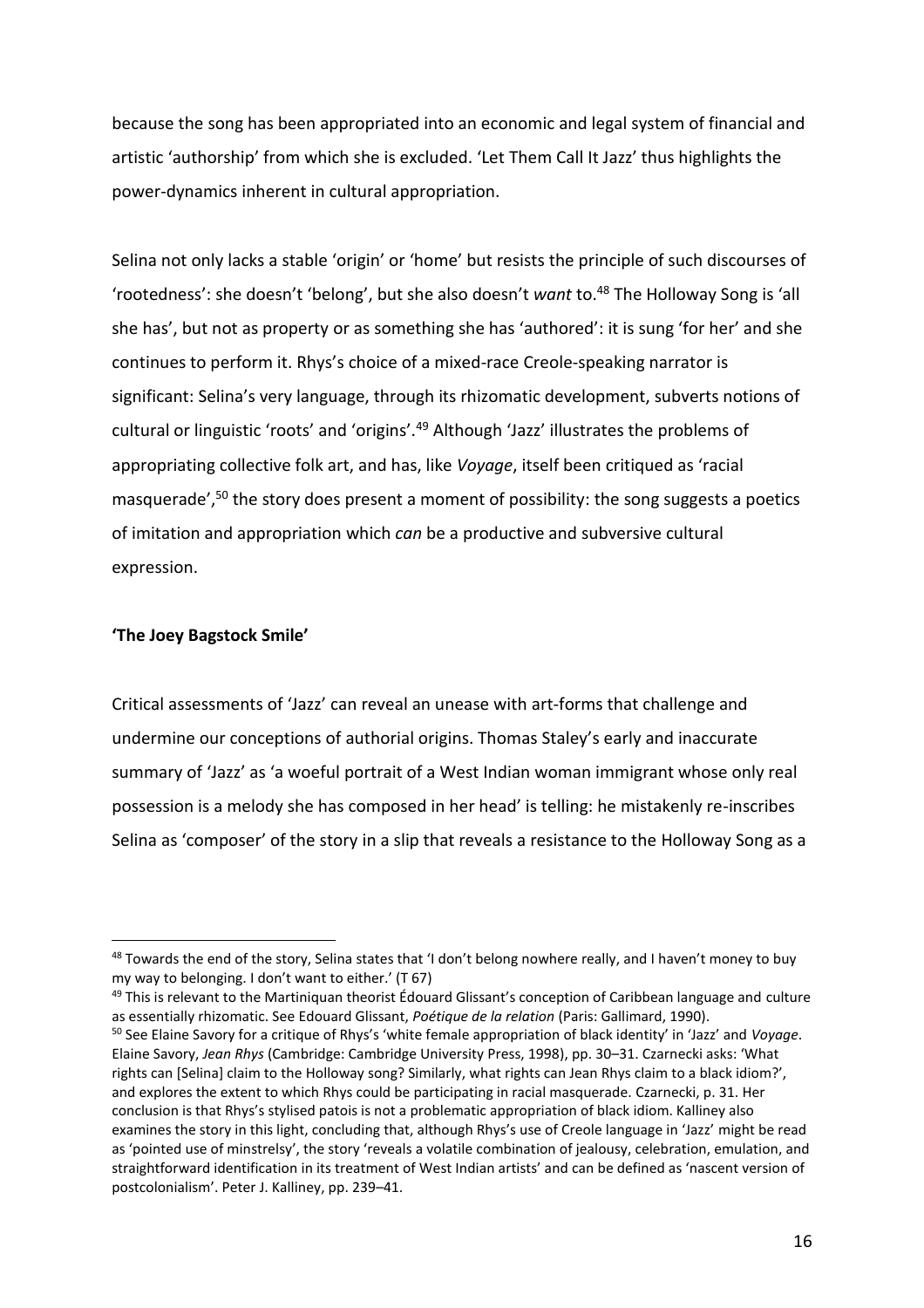subversively un-authored art-form.<sup>51</sup> The critical and editorial fixation with origins, sources, texts and authorship is a notable feature of what academics *do*. Rhys's work, however, tends to frustrate and undermine our searches and our attempts to 'fix' origins. <sup>52</sup> This tendency is particularly apparent in another document in the Tulsa archive: the corrected proofs of Rhys's late, very short and hitherto neglected story 'The Joey Bagstock Smile', which appeared in *The New Statesman* in 1977. The editorial annotations on this document attempt to resist Rhys's unsettling mode of intertextual appropriation. In the story, the narrator, attempting to describe the cruelty of her dead husband's smile, resorts to uncertain intertextual references and misquotations, particularly to Joey Bagstock, a minor character in Dickens's *Dombey and Son*. She misquotes from Dickens twice, with slight variation.<sup>53</sup> The editor's comments on the corrected proof are telling. They attempt to 'correct' citations and to locate 'original' sources: 'Is this quotation meant to be wrong? In Dombey & Son, it's: "He's tough, ma'am, tough, is J.B. Tough and de-vilish sly!"', and then at the end of the story, again: 'See query above about this quotation. Shouldn't it be exactly the same here as in first paragraph?<sup>'54</sup> Editorial anxiety reaches a peak however, at a suspected unmarked quotation. Against Rhys's passage – 'But one thing is certain and the rest is lies, the flower that once has bloomed forever dies.' – we find an attempt to correct 'rest is' to 'rest are', and the following annotation:

Is this a quotation from something? (The "lies" – "dies" rhyme makes one think so.) If it's a quote, we'd like to know the source.

<sup>51</sup> Thomas F Staley, *Jean Rhys: A Critical Study* (London: Macmillan, 1979), p. 126. Albeit to a lesser extent, this is also apparent in more recent criticism. Kalliney, for example, reveals an assumption that Selina is a form of 'author' of the song when he describes her as 'developing the melody into a full-blown song' and as 'an artist whose work is expropriated by the metropolitan culture industry'. Peter J. Kalliney, pp. 239, 240.

<sup>&</sup>lt;sup>52</sup> For example, my desire to locate de Nève's source text of 'Chevalier' and the original source of Rhys's quotation from St. Teresa of Avila have so far been unsuccessful.

<sup>53</sup> The first paragraph ends with 'Joey Bagstock, he's tough old Joey, tough and devilish sly.' The story finishes with the slightly different 'He's tough old Joey, he's tough and devilish sly.' The typescript of the story that is held in Tulsa presents the final quotation unmarked by inverted commas, suggesting a final assimilation of the citation into the narrator's voice. Jean Rhys, 'The Joey Bagstock Smile', Annotated proofs, Jean Rhys archive, 1976.011.1.2.20. Jean Rhys, 'The Joey Bagstock Smile', *The New Statesman*, 23 December 1977, p. 890.

<sup>&</sup>lt;sup>54</sup> Jean Rhys, 'The Joey Bagstock Smile', Annotated proofs, Jean Rhys archive, 1976.011.1.2.20. Rhys's use of misquotation as a stylistic device is confirmed by her refusal to respond to the editor's corrections, as is evidenced in the final published version of the story.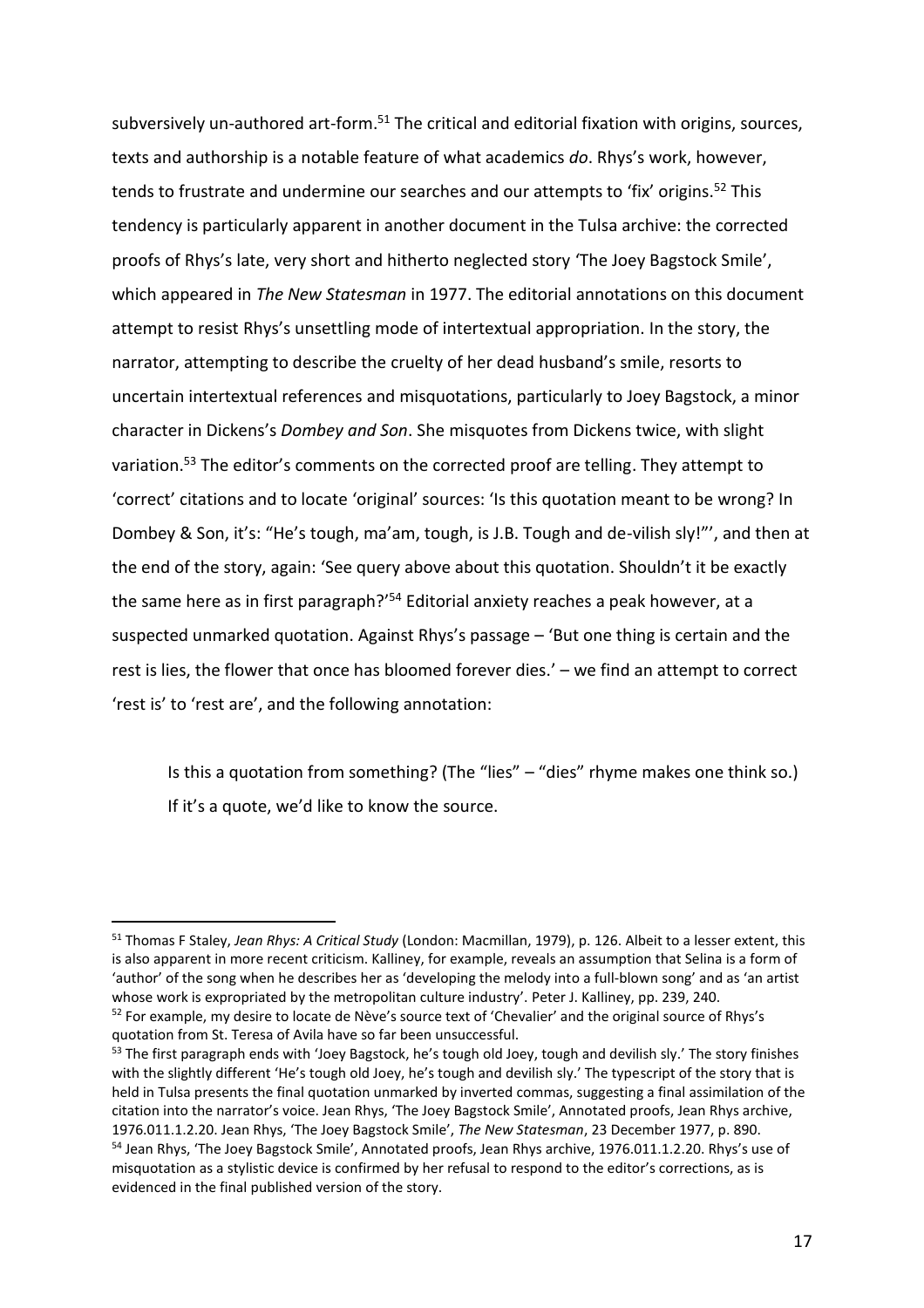This is indeed a quotation, from Edward FitzGerald's notoriously appropriative translation *The Rubáiyát of Omar Khayyám*, which Rhys admired despite accusations of its 'inaccuracy'.<sup>55</sup> Rhys makes minor changes to the *Rubaiyat* quotation, which is seamlessly integrated into the story without any attribution. This process itself reflects the considerable liberties that FitzGerald took with *his* professed 'transmogrification' of his source text. For Padma Rangarajan, the *Rubaiyat*'s questionable status as 'translation' moves it more towards a form of imitative composition, even 'original creation', to such an extent that she situates the poem within the tradition of orientalising pseudo-translations.<sup>56</sup> In 'Joey Bagstock', an already-translational and appropriative text is adapted and appropriated, within the context of a narrative voice that needs to resort to misquotation rather than her 'own' words. Ultimately, the 'source' that the editor wants to locate is itself no 'original'.

Rhys's use of Fitzgerald is also significant because she herself made use of translation as a mode of composition. <sup>57</sup> For Apter, it is translation that becomes crucial as a subversive form of 'authorized plagiarism' in its status as 'a form of creative property that belongs fully to no one'.<sup>58</sup> As we will see in the final section of this article, Rhys's fiction itself presents another possibility: appropriative translation as a subversive and paradoxically productive aesthetic which can produce 'new' stylistic forms, but which also undermines the distinctions between 'original' and 'derivative' work.

### **'The Chevalier of the Place Blanche'**

<sup>&</sup>lt;sup>55</sup> Fitzgerald's text reads: 'One thing is certain, and the Rest is Lies; The Flower that once has blown for ever dies.' Omar Khayyam and Edward FitzGerald, *Rubáiyát of Omar Khayyám* (Oxford: Oxford University Press, 2010), p. 29. In *Smile, Please*, Rhys writes of her fondness for Omar Khayham despite her Aunt Jeanette's statements that it is 'just a bad translation', and that 'people who ought to know tell me that Fitzgerald's translation is a very inaccurate one indeed.' Rhys, *Smile Please*, p. 70. The Tulsa archive also contains a typed note where Rhys comments on being 'haunted' by lines from the Khayam translation. Jean Rhys archive, 1976.011.1.6.10.

<sup>56</sup> Padma Rangarajan, *Imperial Babel: Translation, Exoticism, and the Long Nineteenth Century* (New York: Fordham University Press, 2014), p. 121. Fitzgerald's *Rubaiyat* is so bound up with imperial ideologies that, as Rangarajan puts it, it is 'difficult not to read it as a story of pure imperial acquisition.' Rhys's mentions of the poem do not critique such colonial appropriation, although it is worth noting that Joey Bagstock's cruelty in Dickens is colonial and racial: in *Dombey and Son*, Bagstock is known specifically for his brutal mockery of his Indian servant 'The Native', a voiceless and powerless subaltern figure.

<sup>57</sup> See Taylor-Batty, pp. 80–112.

<sup>58</sup> Apter, p. 15.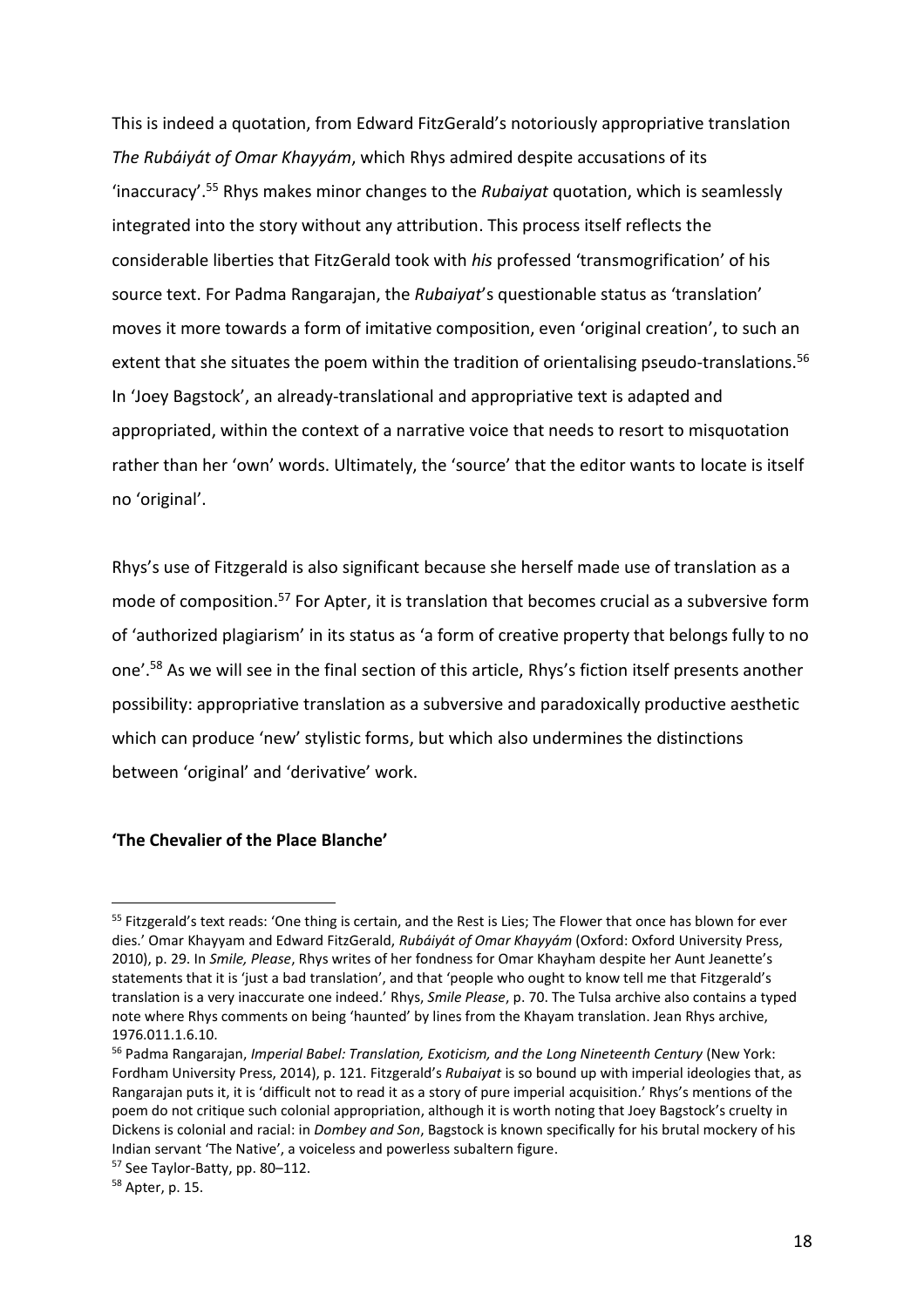Peter Kalliney has recently argued for the impact of modern copyright laws on interwar modernist writers' stylistic development: 'the penchant for formal experimentation', combined with a 'reputation for eccentricity', 'can also be read as a sign of their awareness of their work as property, both commercial and cultural'. Rhys's 'distinct, hard-boiled style', he argues, 'was particularly well suited' to 'the protection offered by copyright law'.<sup>59</sup> But what about where such stylistic 'uniqueness' is itself the product of a 'derivative' writing process? What about where translation becomes integral to modes of composition? The stylistic distinctiveness of much modernist writing is the product of modernist writers' fascination with – and engagement with the process of – translation, which in copyright law is a 'derivative' form of writing.<sup>60</sup> Perhaps because of its declared 'derivative' nature, 'Chevalier' has received very limited critical attention. Elaine Savory groups it with Rhys's other unpublished translations from de Nève as having a very distinct 'texture' from all Rhys's other works.<sup>61</sup> I want to argue instead for its significance within Rhys's body of work. The story shows us how translation can function as a mode of composition for Rhys that is not one of conquest or assimilation, but of partial transplantation and mutation. As such, 'Chevalier' could be seen to put into practice the idealised mode of 'shared' or 'collaborative' expression that is the Holloway Song in 'Let them Call it Jazz'. Rather than adhering to the modernist 'authorial signature', Rhys in this story challenges and questions it.

Ania Spyra has written persuasively about how Rhys critiques the use of notions of linguistic 'belonging' as a mode of exclusion.<sup>62</sup> Spyra focuses on multilingualism and Rhys's use of 'untranslatables' in *Voyage in the Dark*, but such questions pervade all Rhys's fiction. 'Chevalier' presents a particularly interesting case study in that it is textually 'derivative', translational, and multilingual. Its status as 'adapted translation', as I hope to show, calls

<sup>59</sup> Peter Kalliney, 'Jean Rhys: Left Bank Modernist as Postcolonial Intellectual', in *The Oxford Handbook of Global Modernisms*, ed. by Matt Eatough and Mark Wollaeger (New York: Oxford University Press, 2012), pp. 413–32 (p. 420).

 $60$  For detailed analysis of the function of translation as a 'generative' mode of writing, see Yao. Indeed, even Ezra Pound's famous invocation to 'Make it new' is itself the product of mistranslation: it is derived from the retranslation of a French translation of an ancient Chinese text. See North, p. 164. <sup>61</sup> Savory, p. 263.

<sup>62</sup> Ania Spyra, 'Language and Belonging in Jean Rhys's Voyage in the Dark', in *Rhys Matters*, ed. by Mary Wilson and Kerry L. Johnson (Basingstoke: Palgrave Macmillan, 2013), pp. 67–83.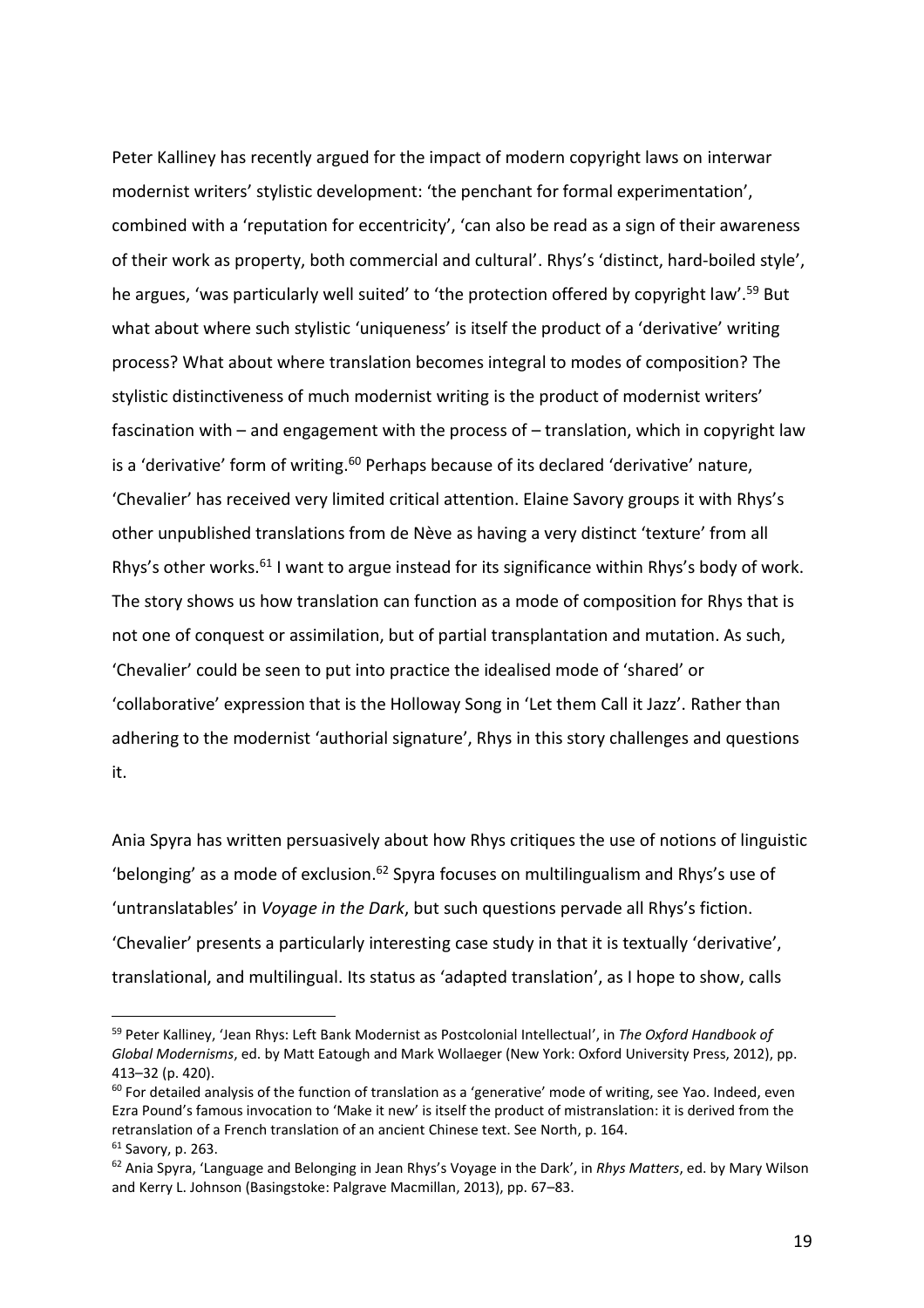into question notions of textual 'origins' and authorial 'originality', but it also represents and calls into question linguistic 'belonging'. It is not only that the transnational characters of the story are linguistically unsettled; Rhys's stylistic use of bilingual and translational effects also highlights the permeability of linguistic 'boundaries', and calls into question the 'belonging' of individual words within 'national' languages. (This, as we will see, brings out an editorial anxiety in later editions of the story that recalls the 'Joey Bagstock' editor's desire to fix 'sources' and 'origins'). 'Chevalier' is an 'imitation' that literalises Young's metaphor in its 'transplantation' of a story by de Nève into English. The final text, however, far from 'languishing' in its 'foreign soil', transcends any notion of 'imitation' because it challenges the very notion of cultural or linguistic 'belonging'. Indeed, 'Chevalier' is both constructed on the basis of, and is *about*, interlingual tension. That tension arises not so much from its 'roots' in any 'source' text, but out of the process of translation. The story's own mode of translational composition becomes central to the representation of intercultural and interlingual contact, translation, and untranslatability. Ultimately, I will argue, 'Chevalier' is no 'inferior' imitation; instead it thrives stylistically from the problematic process of transfer between languages.

'Chevalier' is about a Parisian man, a fraudster and self-styled 'conqueror of women' (SL 121), who picks up an Englishwoman, Margaret, in a bar hoping to charm her into giving him money. She, it turns out, is a painter who resists his seduction and tries to persuade him to travel with her as a muse for *her* art. Each exoticises the other, perceives them as inherently different: she romanticises him as an 'Apache' or gangster; he, meanwhile, is obsessed with her Englishness, especially the perceived 'austerity' of her clothes and her lack of conformity to French notions of style and feminine beauty. Though both are bilingually competent, they fail to communicate. That failure of communication is reflected in the story's own bilingualism, whereby English is constantly supplemented by French words and phrases that often serve to highlight untranslatability. For example, in the story's opening, which presents the Chevalier waiting in a bar, the narrative reverts to French to signal the inadequacy of English:

'Sacré Floriane', muttered the Chevalier. He looked at a Swedish couple at the next table, at the bald American by the door, and at the hairy Anglo-Saxon novelist in the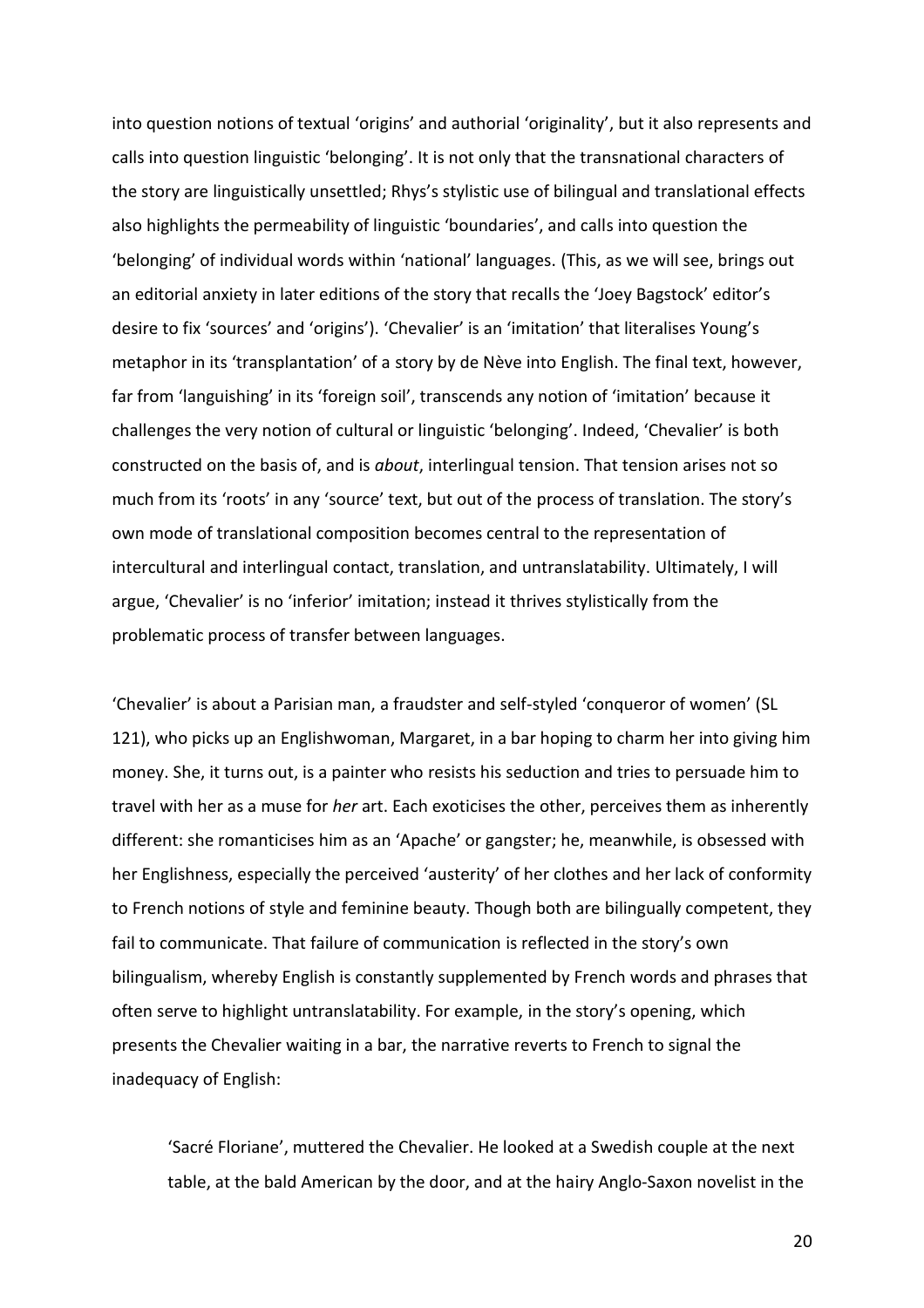corner, and thought that they were a strange-looking lot, and exceedingly depressing. (Quelles gueules qu'ils ont, was how he put it.) (SL 113)

This French phrase 'Quelles gueules qu'ils ont' is indeed difficult to translate. Its literal meaning – 'what gobs they've got' – is more idiomatically rendered by Rhys as 'they were a strange-looking lot, and exceedingly depressing'. The very presence of the 'original' French in the text suggests the inadequacy of the English (which does indeed fail to capture the rudeness of the expression). Rhys, by including the French, is, however, implicitly quoting not only from the character's thoughts, but from her source *text*, de Nève's story – which presumably is where those thoughts were first articulated. In effect, Rhys's translation here declares its inability to replace its source text, working instead as a supplement to it.

This implicit signalling of a source text and source language does not mean that textual or linguistic 'origins' are signalled in any clear or stable sense. For a start, Rhys is translating from a text that was never published. In that sense, 'Chevalier' is a translation that can *gesture* to an 'original' but whose source or 'origin' can never be confirmed. (As far as I am aware, no draft of de Nève's story survives). In describing the story as a 'much-adapted' translation, Rhys already calls into question its 'fidelity' as a translation; the ambiguities of attribution that we find on the cover of the early Tulsa draft make it even harder to determine the extent of Rhys's own creative input. English is supplemented with French throughout the story, and this serves to unsettle rather than to fix origins, whether those 'origins' be authorial, textual or linguistic. The characters' bilingualism, as I will demonstrate, is unsettling and oddly accented; the 'original' language that is being represented (the language that they are meant to be speaking) is not always clear either. Moreover, the story as a whole manifests a preoccupation with loan-words and untranslatables that move backwards and forwards between languages, often changing meaning and connotations in the process.

The story's bilingualism is thematic as well as stylistic: both characters use English and French to communicate, and both try to avoid communicating in their own language:

21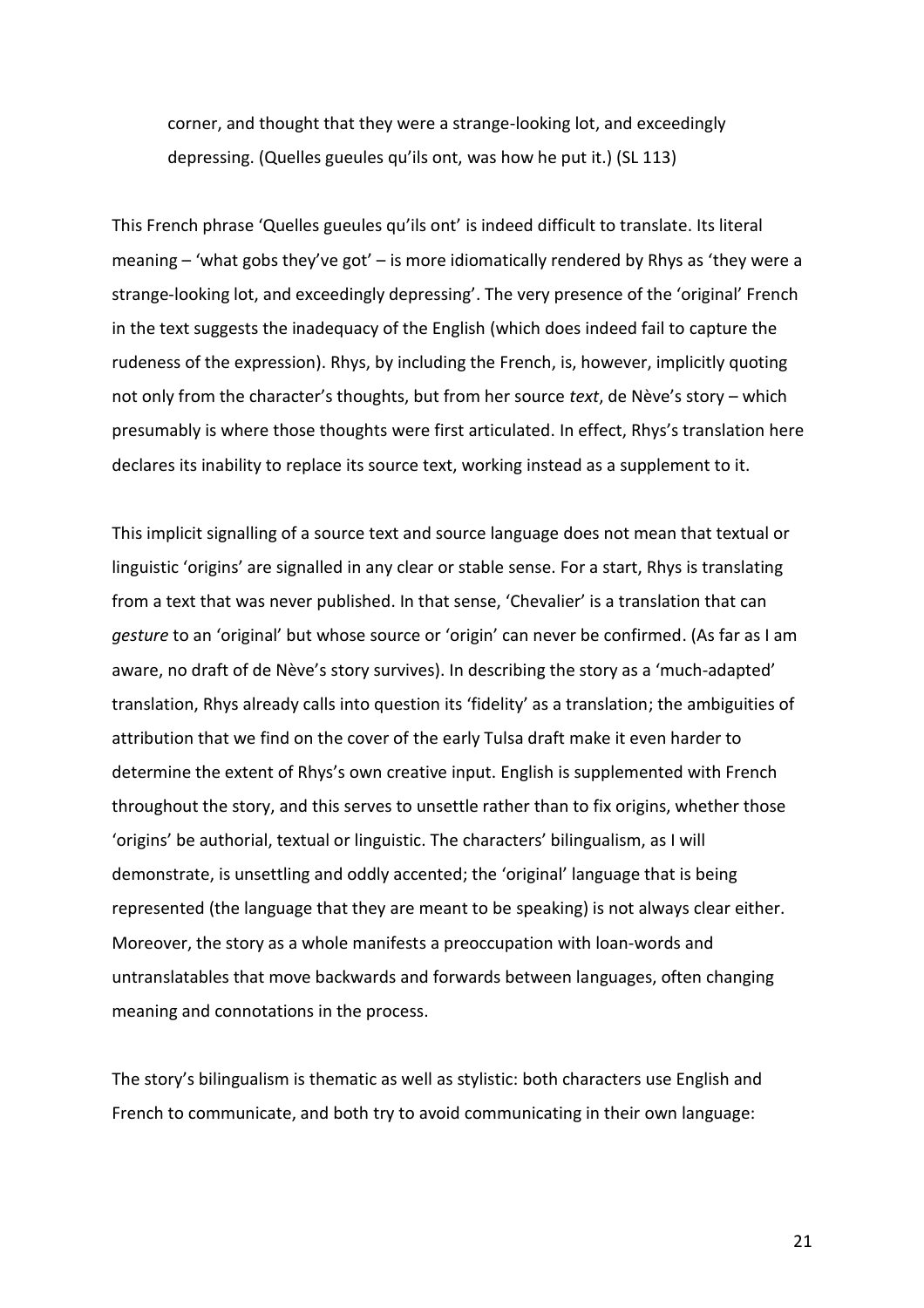The girl spoke to the waiter. Her accent, though slight, was unmistakable – English or American. English, he decided, after carefully observing her hat. At this point an old man, carrying a concertina […] began a waltz which the Chevalier vaguely remembered having heard when a small boy. He remarked aloud: 'Tiens!' That makes me feel young again.'

'It gives me the cafard,' said the girl, answering him in French.

'Madame,' said the Chevalier seriously, 'one must kill a cafard at once, cruelly and without scruple.' The girl laughed, but her eyes were so unhappy that he looked away from her, fearing that she was about to cry.

He said: 'After all, it is always possible to kill a cafard. For that champagne is best. […] 'Do you know Montmartre well?'

'No,' she said. 'Hardly at all.'

 $\overline{a}$ 

'A pity. I live there. Shall I tell you about it?' He spoke in English.

She said hastily, 'No, I understand you perfectly. Where did you learn your English? It doesn't matter, don't tell me. When you speak to me, will you speak French? I like your voice in French so much.

'Is that so?' he asked politely. 'As you wish.' (SL 114)

The Anglophone Margaret speaks a French which is slightly odd and unplaceable: although the Chevalier finds her accent 'unmistakeable', he cannot tell if it is 'English or American'. The Francophone Chevalier speaks an accented English and is clearly disappointed by Margaret's insistence that they speak French. The early version of the story that is held in Tulsa contains a wonderful reference to his 'extraordinary accent half nasal, half cockney', of which he is extremely proud and describes as his 'speciality'<sup>63</sup> – and which, we might add, with its 'cockney' inflections also undermines the way that an accent is often assumed to 'place' the non-native speaker's 'original' language and cultural identity.<sup>64</sup> Moreover, it is not always clear what language they are meant to be speaking. In the above passage, for example, we do not know at what point the Chevalier starts speaking in English, and as a

<sup>&</sup>lt;sup>63</sup> Rhys, 'The Chevalier of the Place Blanche', Annotated typescript, Jean Rhys archive, 1976.011.1.3.18. <sup>64</sup> For a discussion of the function of accent in Rhys see Liedeke Plate, 'Sounds of Belonging: Accented Writing in Jean Rhys's Good Morning, Midnight', in *Thresholds of Listening: Sound, Technics, Space*, ed. by Sander van Maas (New York, NY: Fordham University Press, 2015), pp. 175–91.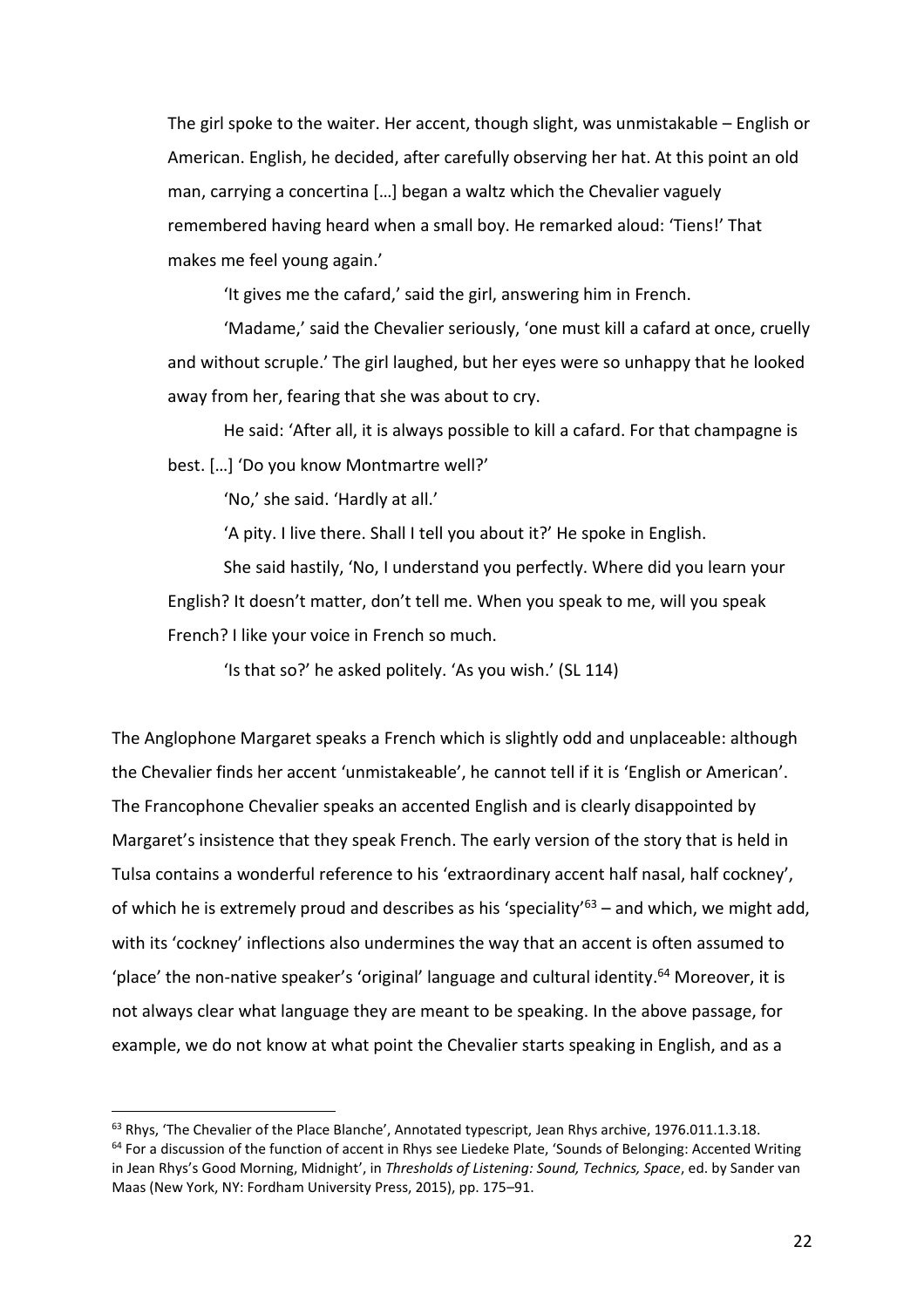result to what extent French words indicate his code-switching or function as a translational convention to indicate speech that is meant to have occurred in French. That lack of clarity is significant and unsettling: we do not know the language of the 'original' conversation.

Untranslatability is a key feature of this passage, particularly in Rhys's refusal to translate the word 'cafard'. Rhys's anxiety as a translator is especially clear in the earlier Tulsa draft of the story. This is one of the most heavily annotated parts of the typescript: the typed word 'cafard' is crossed out and replaced by 'the blues', amidst further crossed out revisions that oscillate between the English and French words. The apparent final amendment in the draft, only partly legible, reads as follows: 'Then she looked at the Chevalier and translated her [?] into French: "ça me donne le cafard".' In the published version, Margaret's dialogue in French is rendered bilingually; in the early draft, it is *Margaret* who struggles with the act of translating: she speaks in English first, and then translates into French for the Chevalier. In a sense, Rhys's own act of translating is reflected in Margaret's own role as a translator, negotiating and moving in between languages.

Rhys eventually decides to retain the word 'cafard' in French without a translation, and this reflects how she stylises bilingual effects throughout the story. The word 'cafard' is drawn into metalinguistic focus and its punning potential is highlighted: it comes to mean 'cockroach' as well as 'depression', in what becomes something of a catchphrase for the Chevalier and Margaret: 'to kill the cafard'. This is particularly explicit in a passage of the draft that Rhys subsequently cut. In response to the Chevalier's proclamation that 'I am never unhappy',

The lady asked, with some scepticism, if that was because singing killed his cafard. She knew all about that insect and one didn't stop it trotting (metaphorically) about one's brain as easily as all that.<sup>65</sup>

It is not hard to see why Rhys cut this rather laboured explanation of the pun. Instead, we find the alliterative phrase 'kill the cafard', which only really *works* bilingually (the French

<sup>65</sup> Jean Rhys, 'The Chevalier of the Place Blanche', Annotated typescript, Jean Rhys archive 1976.011.1.3.18.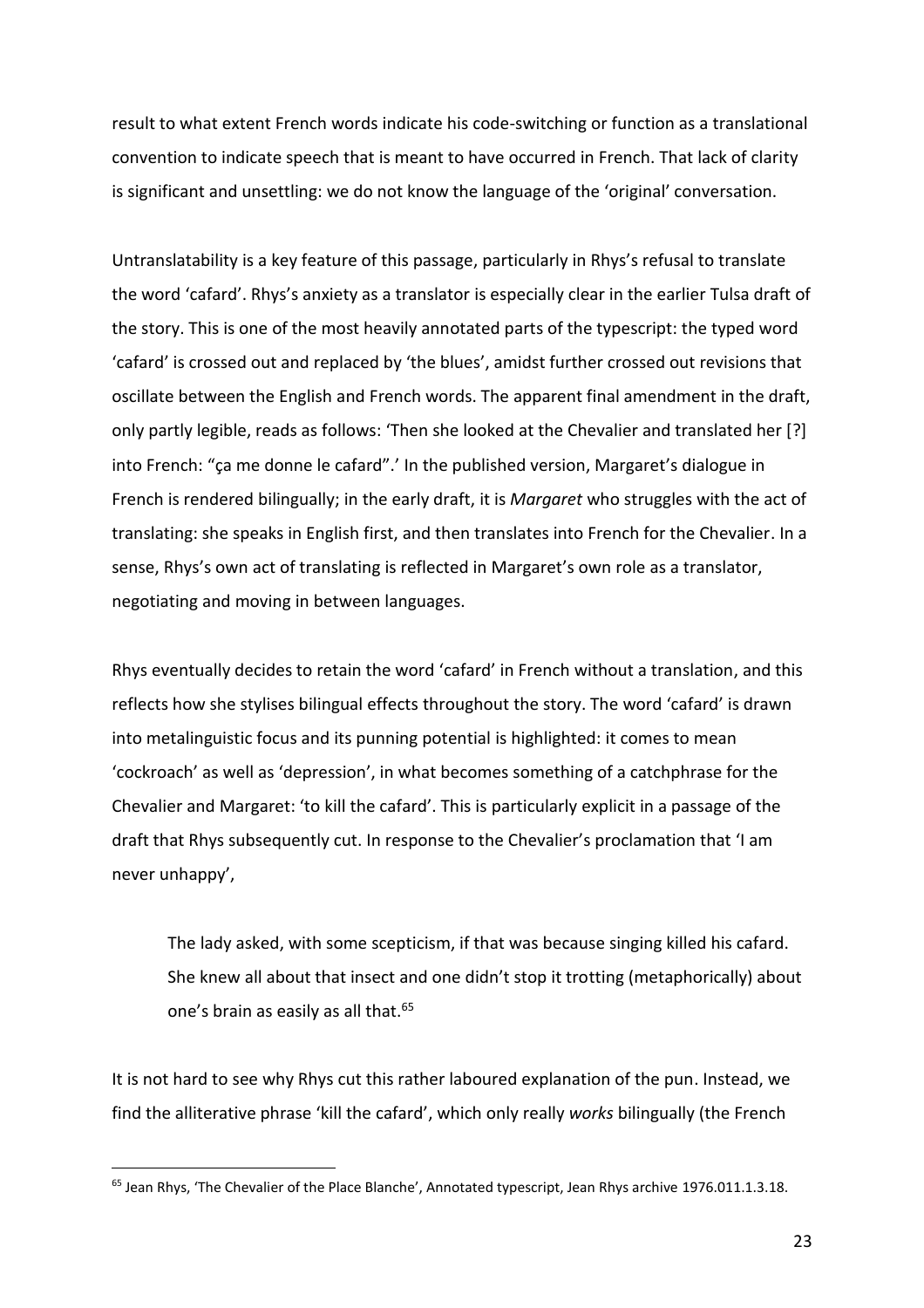'tuer le cafard' lacks the alliterative patterning that makes 'kill the cafard' so effective). This, I would suggest, is an excellent example of the metalinguistic and interlingual punning and stylistic effects that arise from the story's translational mode of composition. 'Cafard' signals a 'source' language and text, while also becoming integral to a stylistic effect that occurs through the process of appropriation and assimilation.

The gradual assimilation of the loan word 'cafard' reflects a general preoccupation with loan-words as untranslatables within the story. The Tulsa draft of 'Chevalier' describes Margaret's hair as 'that red gold colour which is called blond anglais in France, heaven knows why': the French meaning of 'English blond' has no relation to the meaning of 'blond' in the English language.<sup>66</sup> The published version contains a still more subtle play on loanwords in the following passage, where the Chevalier is setting the scene for his seduction:

He knew the importance of a mise-en-scène on these occasions and he bought crimson roses to place in a yellow vase, white roses for a black one. [...] Finally, he arrayed himself in the garment or garments which he called his 'smoking' and sat down to wait.

She arrived rather late wearing a dress which, though she had bought it in a French shop, yet gave the impression of being completely English. She admired the roses and the view but did not appear to notice the smoking. (T 119)

First of all, we have 'mise-en-scène', a French loan-word that is already assimilated to English. More complex is the reference to 'the garment or garments which he called his "smoking"'. The presentation of the word 'smoking' in quotation marks serves to highlight the fact that this is not the English meaning of the word, but the loan-word in *French* for tuxedo. The 'quotation' from the Chevalier's discourse, and implicitly from the de Nève source text, is thus not 'originally' French: it has already travelled from English to French and gained a different meaning, before being transplanted back into English, via translation. 'Smoking' here is both English and not-English – its meaning has been transformed in the process of assimilation into French to such an extent that it needs explaining back to the

<sup>&</sup>lt;sup>66</sup> Jean Rhys, 'The Chevalier of the Place Blanche', Annotated typescript, Jean Rhys archive 1976.011.1.3.18.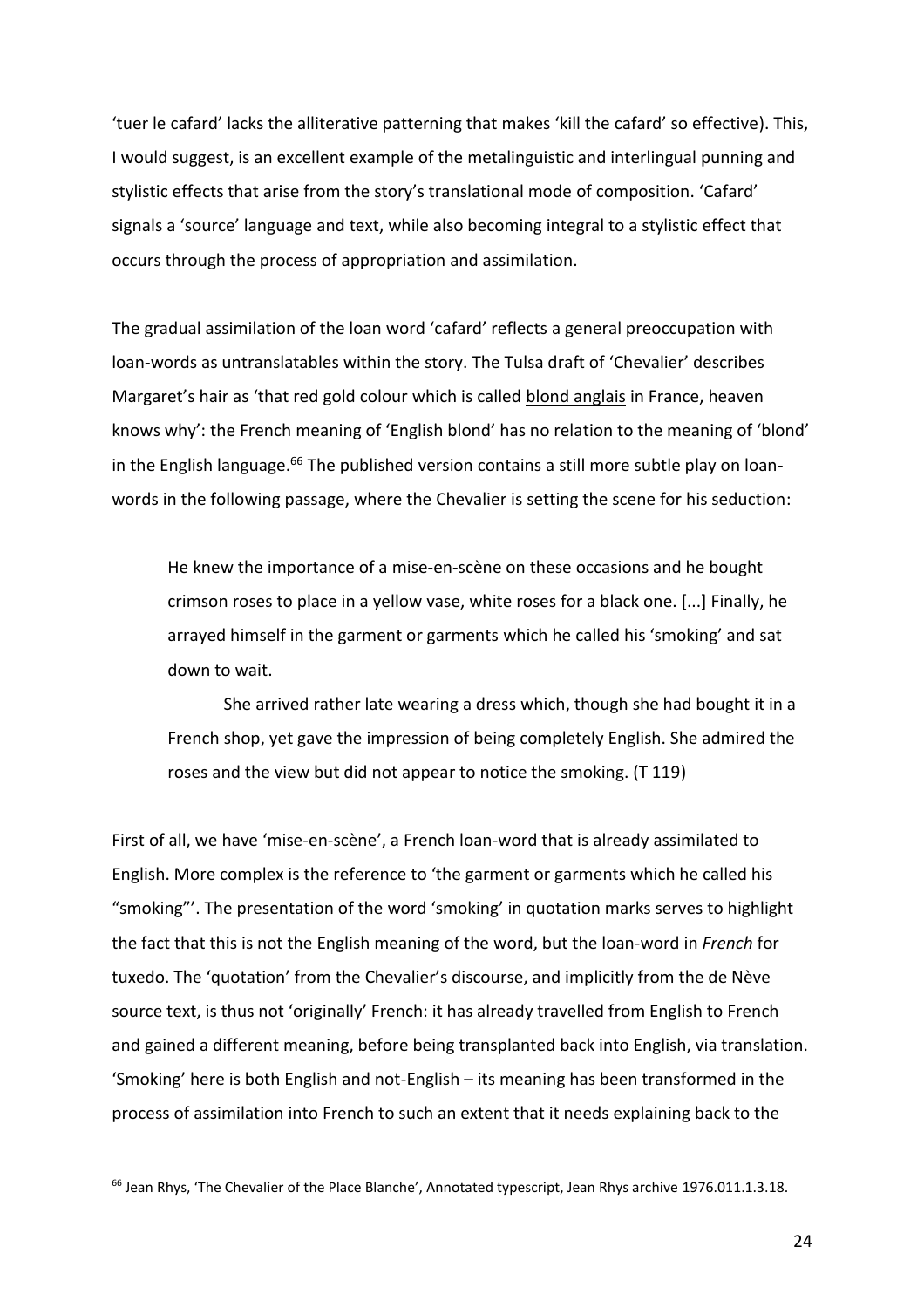Anglophone reader. This back-and-forth between languages and cultures is reflected in other modes of dress too: Margaret's outfit appears to have been successfully assimilated to her Englishness, and hence estranged from its French 'origins'. The English word (and item of clothing, 'smoking jacket') become French, the French word and French dress become English. But in this process of translational mutation and defamiliarisation, the signifying potential of the 'smoking' is lost: the Englishwoman fails to respond to its symbolic significance in the French cultural context. When she later calls the Chevalier an 'Apache', he thinks: 'And my smoking, then […], hasn't the woman noticed my smoking?' (T 120-21).<sup>67</sup> By removing the quotation marks from the word 'smoking', Rhys brings in a subtle ambiguity as to whether we are to read 'smoking' in the English or French senses, and to which language that word 'belongs'.

Typographical convention in English usually serves to highlight – and implicitly, to 'place' – 'foreign' words by italicising them. To remove italics from loan words in printed copy is usually to accept them as English. The Tulsa draft is strangely inconsistent here: although some words (as in the above example) are clearly underlined and marked as French, this occurs rarely. Within a heavily Gallicised text, only four French words or phrases are underlined. <sup>68</sup> And as, in the later published version of 'Chevalier', the ambiguous status of the word 'smoking' is unsettled by a shift away from marking the word in quotation marks, the first published edition of the story in *Sleep it Off, Lady*, removes almost all italicisation of French words altogether.<sup>69</sup> As a result, French words are not clearly demarcated as 'foreign' or not, and appear to shift even more indeterminately between languages. The editorial anxiety to mark sources and 'origins' that we saw in the annotated proofs of 'Joey Bagstock' recurs in later editions, however, where typographical convention is reintroduced. The Norton edition of *Jean Rhys: The Collected Short Stories* (1987) consistently italicises non-

 $\overline{a}$ 

<sup>68</sup> Jean Rhys, 'The Chevalier of the Place Blanche', Annotated typescript, Jean Rhys archive 1976.011.1.3.18.

<sup>67</sup> A further irony here is that 'Apache' is also a loan-word, the name for a Native American tribe which has been appropriated to indicate unruly lawlessness and gangster-like behaviour in a way that romanticises that behaviour.

<sup>69</sup> The only phrases in the first edition that are italicised are '*femme du monde*' (SL 114) and *'Auf Bruderschaft*' (SL 116).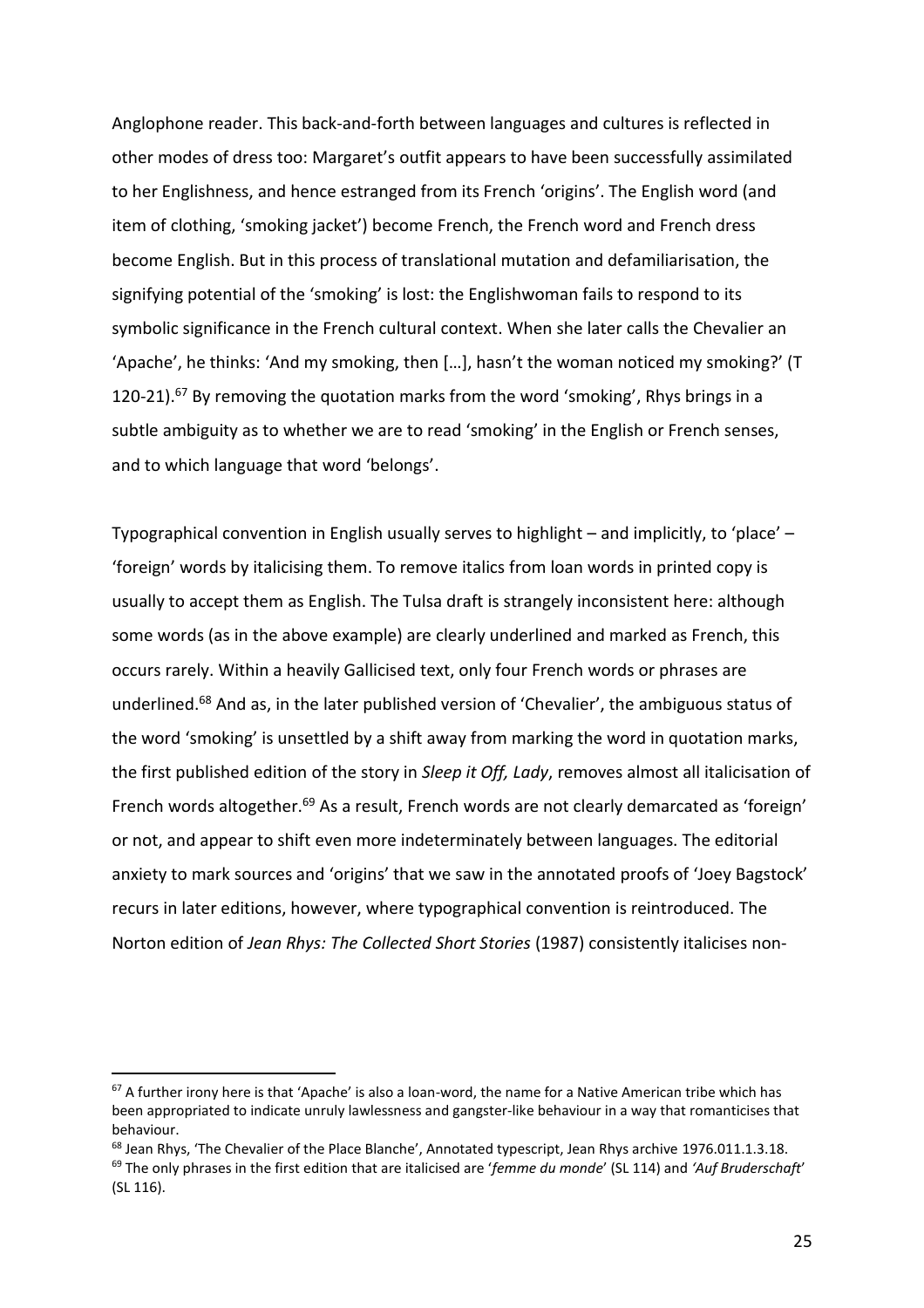English words in 'Chevalier', marking those words clearly *as* 'foreign', and reducing the unsettling nature of Rhys's play on loan-words.<sup>70</sup>

Rhys once countered a description of herself as an 'expatriate' with the riposte 'Expatriate from where?'.<sup>71</sup> It is well known that her characters unsettle ideas of national 'belonging'. Her works provide an even more profound challenge to notions of textual and linguistic ownership and belonging. The textual history and complex attributions of 'Chevalier' undermine any notion of a textual or authorial 'origin' to such an extent that it is impossible to gain any clear sense of 'authorship' in the conventional sense. 'Chevalier' might be explicitly described as a 'translation', but when we closely examine the story's thematic preoccupations and linguistic characteristics, we find strong indications that the story has its 'origins' not so much in any French story by de Nève as from the *process* of translation and transfer. In this respect, it is tempting to ally Rhys with other modernist writers such as Pound and Eliot whose translational and appropriative work produces a form of modernist 'newness' that is distinct from conceptions of 'originality'. Unlike Eliot, however, Rhys does not develop an assertive poetics of appropriation; unlike Pound, she does not explicitly integrate translation into her oeuvre as a mode of composition. Indeed, as I have argued, stories like 'Again the Antilles' and 'Let Them Call It Jazz' directly critique the politics of cultural appropriation, and help us to see the problematic assumptions that underlie Eliot's own conception of 'Tradition'. But we cannot ally Rhys with the defiant anti-colonial appropriation of Andrade's theory either. Rhys does not say that she appropriates; neither does she assert that what she is writing is 'original'. She prevaricates and deliberates on how to attribute 'Chevalier' and the other de Nève translations. She is beset by anxieties of authorship. She is uncertain. That uncertainty reflects Rhys's complex liminal status as a white colonial writer, but it is also peculiarly unsettling, even radical. Undermining the 'monolingual paradigm' involves more than displaced and nomadic characters, or even linguistically-displaced multilingual texts. Rhys's writing, I argue, goes further: 'Chevalier', viewed in the context of archival materials, questions and undermines translational source

<sup>70</sup> Jean Rhys, *The Collected Short Stories* (New York: W.W. Norton, 1987). This editorial decision has been repeated in the recent Penguin Modern Classics re-issue. Jean Rhys, *The Collected Short Stories* (London: Penguin Classics, 2017).

<sup>71</sup> Cited in Mary Lou Emery, *Jean Rhys at 'World's End': Novels of Colonial and Sexual Exile* (Austin: University of Texas Press, 1990), p. 13.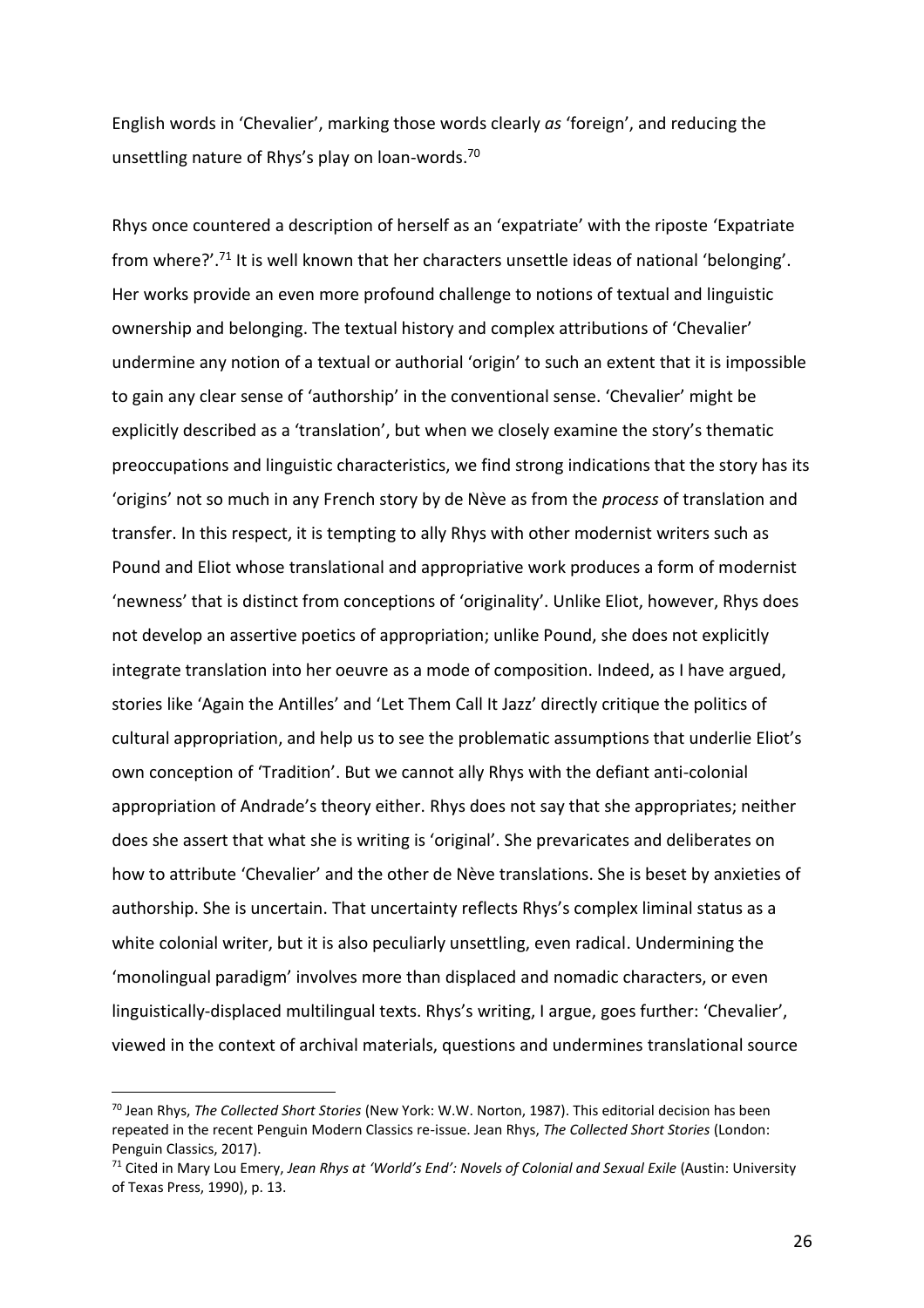texts, national languages, lexical 'origins', and, ultimately, post-Romantic notions of authorial 'originality'. 'Let Them Call It Jazz' presents the potential power of a nomadic, anonymous art that resists and destabilises the system of cultural capital and authorial 'ownership' within which it is finally subsumed. A story like 'Chevalier', I would argue, begins to gesture towards such an art.

### **Works Cited**

- de Andrade, Oswald, 'Cannibalist Manifesto', trans. by Leslie Bary, *Latin American Literary Review*, 19 (1991), 38–47
- ———, 'Manifesto Antropófago', *Revista de Antropofagia*, 1 (1928), 3–4
- Angier, Carole, *Jean Rhys: Life and Work* (London: André Deutsch, 1990)
- Apter, Emily, *Against World Literature: On the Politics of Untranslatability* (London: Verso, 2013)
- Beasley, Rebecca, 'Modernism's Translations', in *The Oxford Handbook of Global Modernisms*, ed. by Matt Eatough and Mark Wollaeger (Oxford: Oxford University Press, 2012), pp. 551–70
- de Campos, Haroldo, 'The Rule of Anthropophagy: Europe under the Sign of Devoration', trans. by María Tai Wolff, *Latin American Literary Review*, 14 (1986), 42–60
- Carco, Francis, *Perversity*, trans. by Jean Rhys (Chicago: Pascal Covici, 1928)
- Czarnecki, Kristin, 'Jean Rhys's Postmodern Narrative Authority: Selina's Patois in "Let Them Call It Jazz".', *College Literature*, 35 (2008), 20–37
- Davison, Claire, *Translation as Collaboration: Virginia Woolf, Katherine Mansfield and S.S. Koteliansky* (Edinburgh: Edinburgh University Press, 2014)
- Eliot, T. S., 'Philip Massinger', in *The Complete Prose of T. S. Eliot: The Critical Edition*, ed. by Anthony Cuda and Ronald Schuchard (Baltimore: The Johns Hopkins University Press and Faber & Faber Ltd, 2014), 2: THE PERFECT CRITIC, 1919–1926 <https://muse.jhu.edu/> [accessed 1 August 2016]
- ———, 'Reflections on Contemporary Poetry IV', in *The Complete Prose of T. S. Eliot: The Critical Edition*, ed. by Anthony Cuda and Ronald Schuchard (Baltimore: The Johns Hopkins University Press and Faber & Faber Ltd, 2014), 2: THE PERFECT CRITIC, 1919-1926, 66–71 <https://muse.jhu.edu/> [accessed 1 August 2016]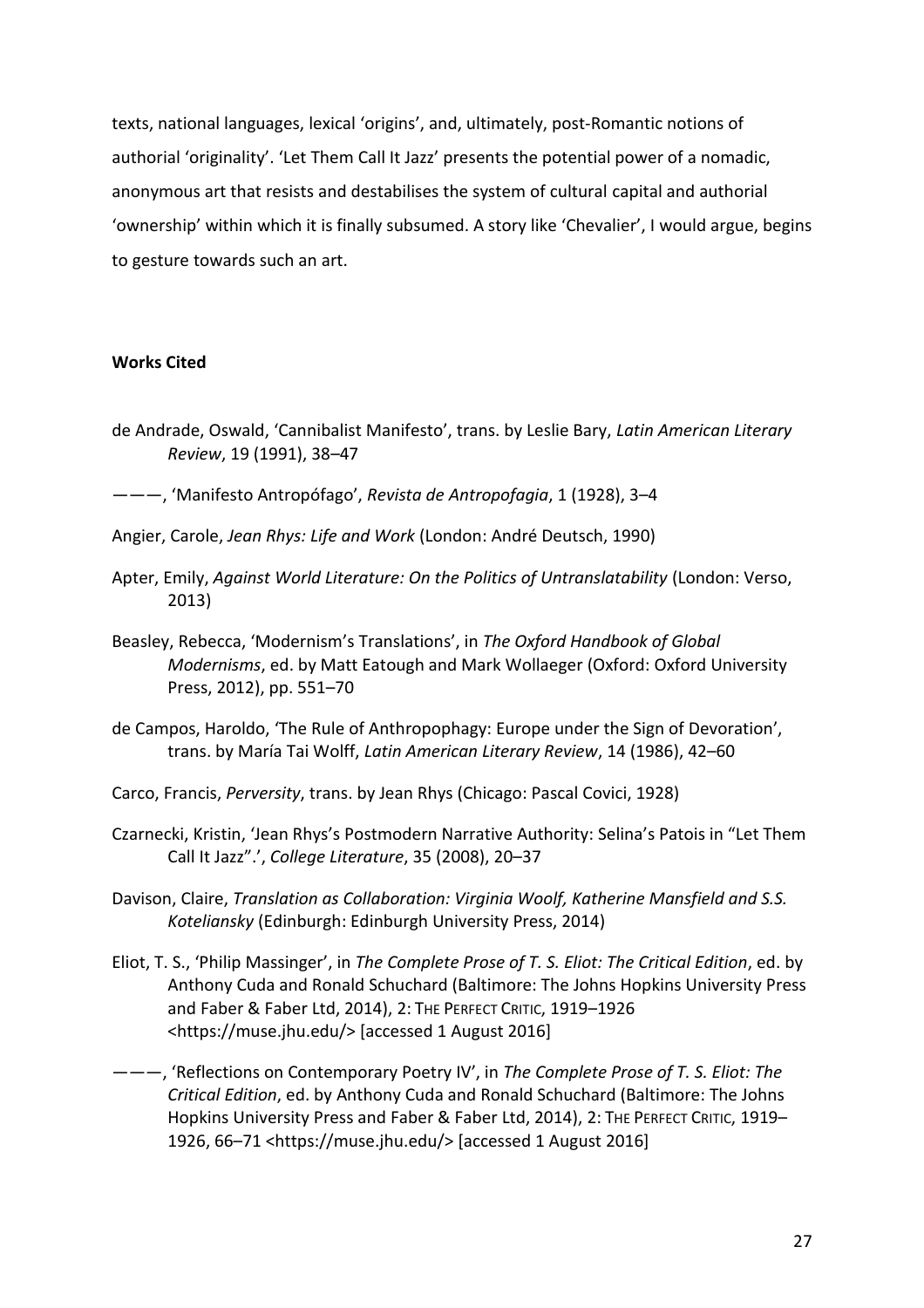- ———, 'Tradition and the Individual Talent', in *The Complete Prose of T. S. Eliot: The Critical Edition*, ed. by Anthony Cuda and Ronald Schuchard (Baltimore: The Johns Hopkins University Press and Faber & Faber Ltd), 2: THE PERFECT CRITIC, 1919–1926 <http://www.jstor.org/stable/1567048> [accessed 1 August 2016]
- Ellmann, Maud, *The Poetics of Impersonality: T. S. Eliot and Ezra Pound* (Cambridge, Mass: Harvard University Press, 1987)
- Emery, Mary Lou, *Jean Rhys at 'World's End': Novels of Colonial and Sexual Exile* (Austin: University of Texas Press, 1990)
- ———, *Modernism, the Visual, and Caribbean Literature* (Cambridge: Cambridge University Press, 2009)
- Fleming, Victor, *Reckless* (Metro-Goldwyn-Mayer, 1935)
- Glissant, Edouard, *Poétique de la relation* (Paris: Gallimard, 1990)
- Heinzelman, Kurt, '"Make It New" The Rise of an Idea', in *Make It New: The Rise of Modernism*, ed. by Kurt Heinzelman (Texas: University of Texas Press, 2003)
- Kalliney, Peter, 'Jean Rhys: Left Bank Modernist as Postcolonial Intellectual', in *The Oxford Handbook of Global Modernisms*, ed. by Matt Eatough and Mark Wollaeger (New York: Oxford University Press, 2012), pp. 413–32
- Kalliney, Peter J., *Commonwealth of Letters: British Literary Culture and the Emergence of Postcolonial Aesthetics*, Modernist Literature & Culture, 20 (Oxford: Oxford University Press, 2013)
- Kappers-den Hollander, Martien, 'A Gloomy Child and Its Devoted Godmother: Jean Rhys, Barred, Sous Les Verrous, and In de Strik', in *Critical Perspectives on Jean Rhys* (Washington, DC: Three Continents Press, 1990), pp. 43–53
- Khayyam, Omar, and Edward FitzGerald, *Rubáiyát of Omar Khayyám* (Oxford: Oxford University Press, 2010)
- Maillart, Ella K., *The Cruel Way* (London: William Heinemann Ltd, 1947)
- North, Michael, *Novelty: A History of the New* (Chicago: University of Chicago Press, 2013)
- Osteen, Mark, 'Rhythm Changes: Contrafacts, Copyright, and Jazz Modernism', in *Modernism and Copyright*, ed. by Paul K. Saint-Amour (Oxford: Oxford University Press, 2010), pp. 89–113
- Parsons, Deborah L, *Streetwalking the Metropolis: Women, the City and Modernity* (Oxford: Oxford University Press, 2000)
- Plate, Liedeke, 'Sounds of Belonging: Accented Writing in Jean Rhys's Good Morning, Midnight', in *Thresholds of Listening: Sound, Technics, Space*, ed. by Sander van Maas (New York, NY: Fordham University Press, 2015), pp. 175–91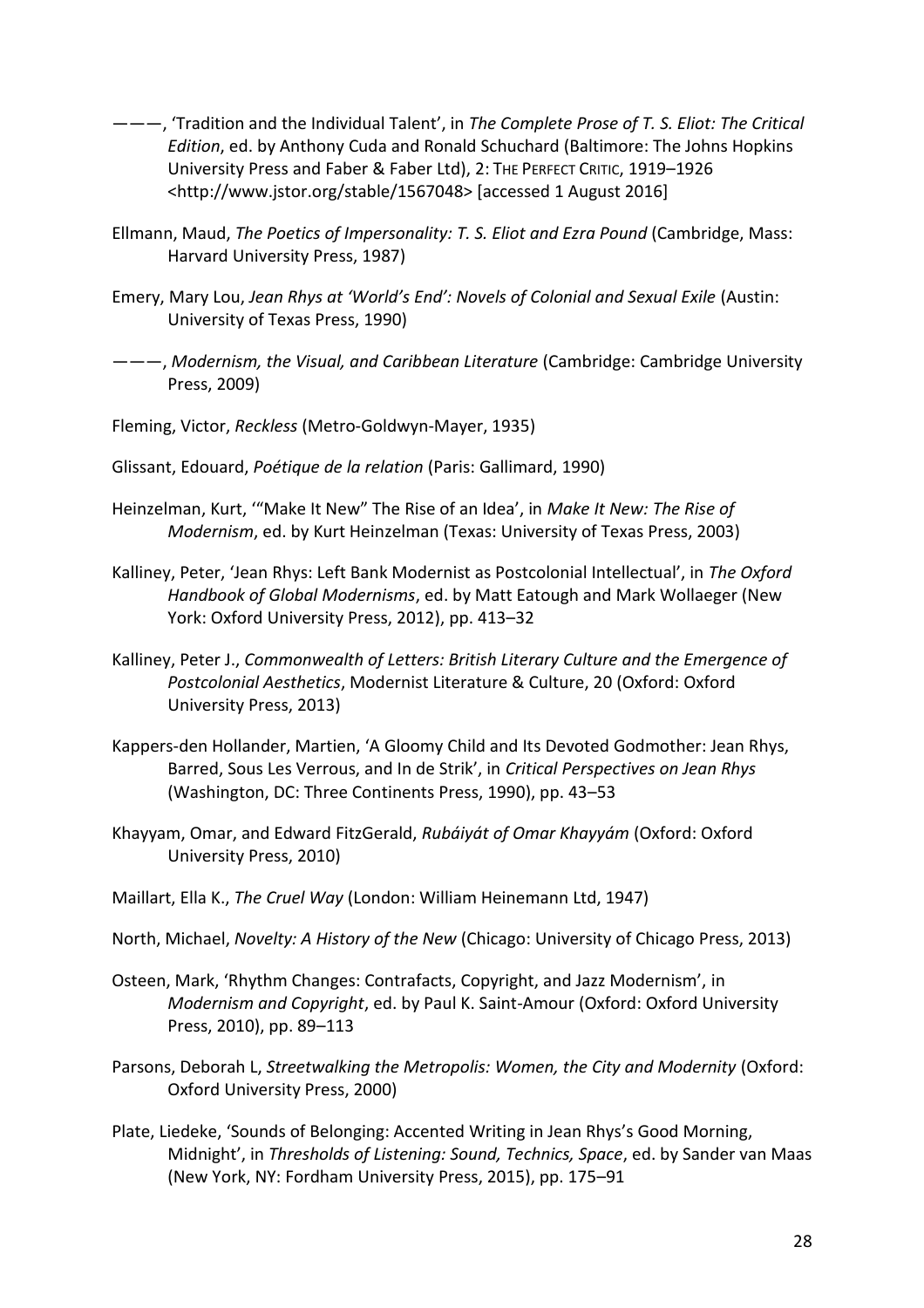- Raiskin, Judith L., *Snow on the Cane Fields: Women's Writing and Creole Subjectivity* (Minneapolis: University of Minnesota Press, 1996)
- Randall, Marilyn, *Pragmatic Plagiarism: Authorship, Profit, and Power* (Toronto: University of Toronto Press, 2001)
- Rangarajan, Padma, *Imperial Babel: Translation, Exoticism, and the Long Nineteenth Century* (New York: Fordham University Press, 2014)
- Rhys, Jean, *Good Morning, Midnight* (Harmondsworth: Penguin, 1969)
- ———, *Jean Rhys: Letters 1931-1966*, ed. by Francis Wyndham and Diana Melly (Harmondsworth: Penguin, 1985)
- ———, *Smile Please: An Unfinished Autobiography* (London: Deutsch, 1979)
- ———, 'The Chevalier of the Place Blanche', in *Sleep It Off, Lady* (London: André Deutsch, 1976), pp. 111–22
- ———, *The Collected Short Stories* (New York: W.W. Norton, 1987)
- ———, *The Collected Short Stories* (London: Penguin Classics, 2017)
- ———, 'The Joey Bagstock Smile', *The New Statesman*, 23 December 1977, p. 890
- ———, *Tigers Are Better Looking, with a Selection from The Left Bank* (London: Andre Deutsch, 1968)
- Rosenberg, L., *Nationalism and the Formation of Caribbean Literature* (New York: Palgrave Macmillan, 2007)
- Savory, Elaine, *Jean Rhys* (Cambridge: Cambridge University Press, 1998)
- Snaith, Anna, 'Jean Rhys and the Politics of Sound' (presented at the Modernism Now! British Association for Modernism Studies International Conference, Institute of English Studies, Senate House, London, 2014)
- ———, *Modernist Voyages: Colonial Women Writers in London, 1890-1945* (Cambridge: Cambridge University Press, 2014)
- Spyra, Ania, 'Language and Belonging in Jean Rhys's Voyage in the Dark', in *Rhys Matters*, ed. by Mary Wilson and Kerry L. Johnson (Basingstoke: Palgrave Macmillan, 2013), pp. 67–83
- Staley, Thomas F, *Jean Rhys: A Critical Study* (London: Macmillan, 1979)
- Taylor-Batty, Juliette, *Multilingualism in Modernist Fiction* (Basingstoke: Palgrave Macmillan, 2013)